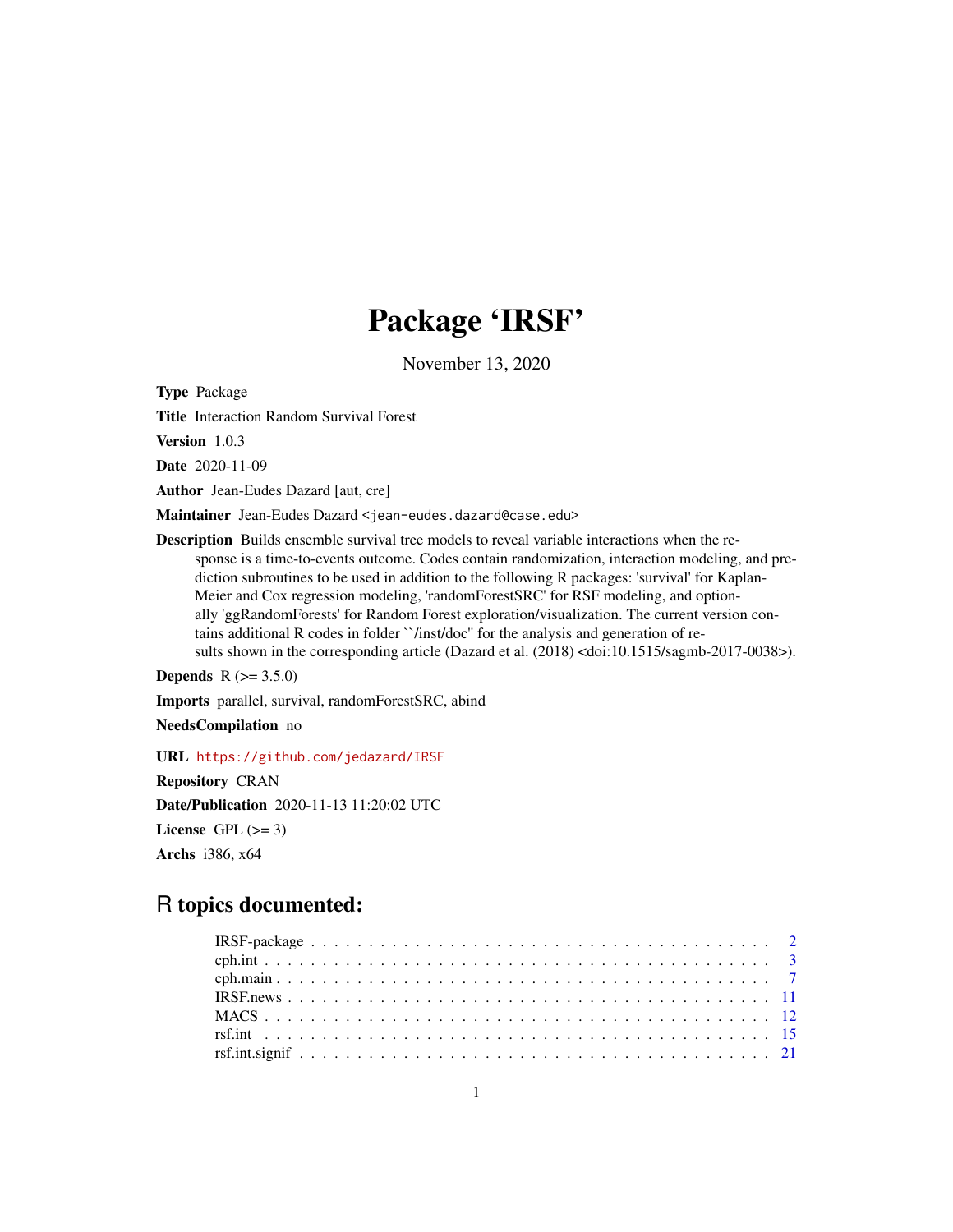### <span id="page-1-0"></span>2 a contract the contract of the contract of the contract of the contract of the contract of the contract of the contract of the contract of the contract of the contract of the contract of the contract of the contract of t

| Index |  |  |  |  |  |  |  |  |  |  |  |  |  |  |  |  |  |
|-------|--|--|--|--|--|--|--|--|--|--|--|--|--|--|--|--|--|

IRSF-package *Interaction Random Survival Forest*

# Description

Builds ensemble survival tree models to reveal variable interactions when the response is a timeto-events outcome. Codes contain randomization, interaction modeling, and prediction subroutines to be used in addition to the following R packages: survival for Kaplan-Meier and Cox regression modeling, **randomForestSRC** (Ishwaran and Kogalur, 2013, 2007) for RSF modeling, and optionally ggRandomForests (Ehrlinger, 2014) for Random Forest exploration/visualization. The current version contains additional R codes in folder "/inst/doc" for the analysis and generation of results shown in the corresponding article (Dazard et al., 2018).

#### Details

Manuscript Abstract: Unraveling interactions among variables such as genetic, clinical, demographic and environmental factors is essential to understand the development of common and complex diseases. To increase the power to detect such variables interactions associated with clinical time-to-events outcomes, we borrowed established concepts from Random Survival Forest (RSF) models. We introduce a novel RSF-based pairwise interaction estimator and derive a randomization method with bootstrap confidence intervals for inferring interaction significance. Using various linear and non-linear time-to-events survival models in simulation studies, we first show the efficiency of our approach: true pairwise interaction-effects between variables are thus uncovered, while they may not be accompanied with their corresponding main-effects and often not detected by standard semi-parametric Cox regression. Moreover, using a RSF-based cross-validation scheme for generating prediction estimators, we show that informative predictors may thus be inferred. We illustrate the application of our approach in an HIV cohort study recording key host gene polymorphisms and their association with HIV change of tropism or AIDS progression. Altogether, this shows how linear or non-linear pairwise statistical interactions between variables may be uncovered in clinical studies with time-to-event outcomes of interest when the motivation is to discover important variables interactions with a predictive clinical value.

#### Acknowledgments

This work made use of the High Performance Computing Resource in the Core Facility for Advanced Research Computing at Case Western Reserve University. We are thankful to Ms. Janet Schollenberger, Senior Project Coordinator, CAMACS, as well as Dr. Jeremy J. Martinson, Sudhir Penugonda, Shehnaz K. Hussain, Jay H. Bream, and Priya Duggal, for providing us the data related to the samples analyzed in the present study. Data in this manuscript were collected by the Multicenter AIDS Cohort Study (MACS) at (https://www.statepi.jhsph.edu/macs/macs.html) with centers at Baltimore, Chicago, Los Angeles, Pittsburgh, and the Data Coordinating Center: The Johns Hopkins University Bloomberg School of Public Health. The MACS is funded primarily by the National Institute of Allergy and Infectious Diseases (NIAID), with additional co-funding from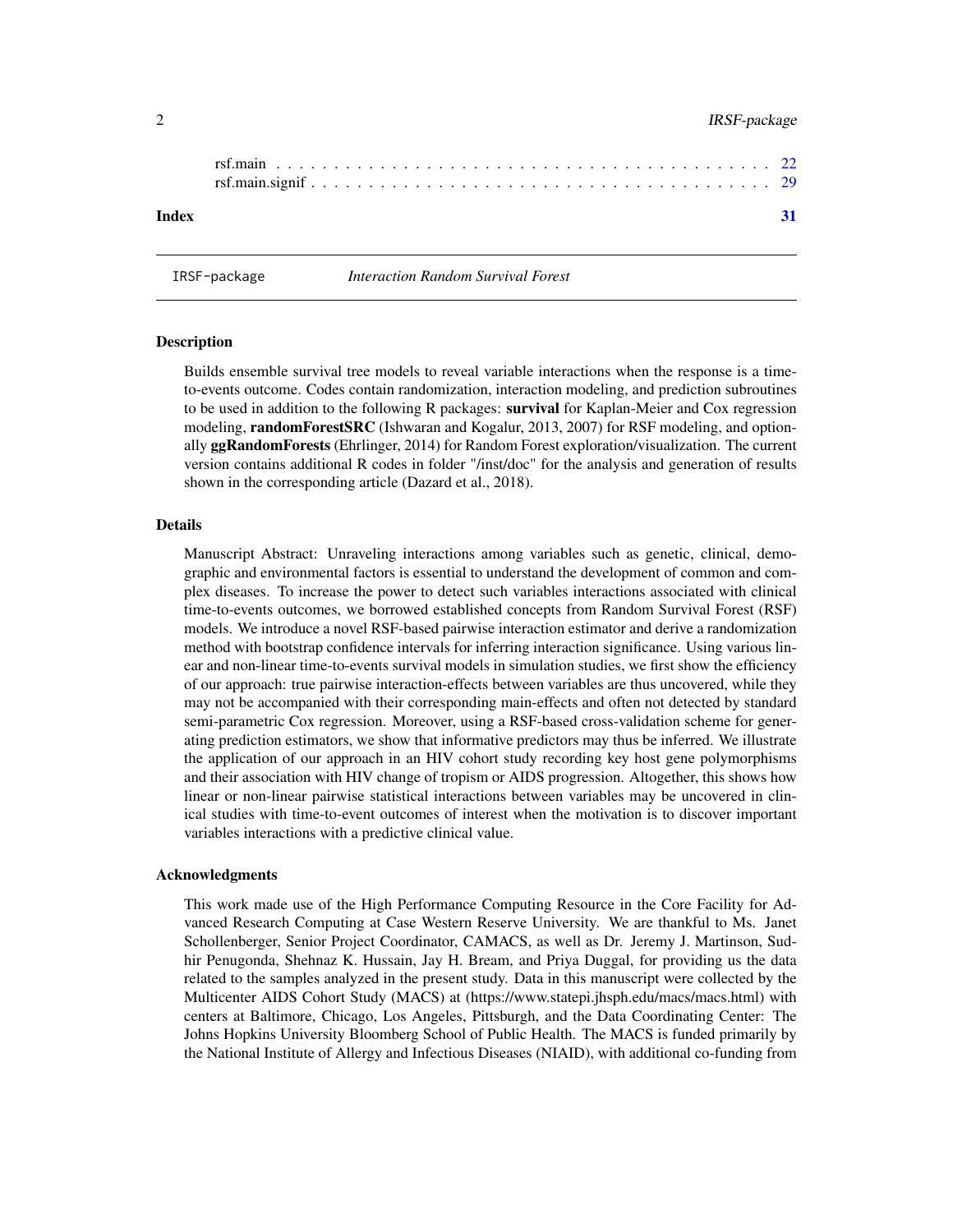#### <span id="page-2-0"></span>cph.int 3

the National Cancer Institute (NCI), the National Heart, Lung, and Blood Institute (NHLBI), and the National Institute on Deafness and Communication Disorders (NIDCD). MACS data collection is also supported by Johns Hopkins University CTSA. This study was supported by two grants from the National Institute of Health: NIDCR P01DE019759 (Aaron Weinberg, Peter Zimmerman, Richard J. Jurevic, Mark Chance) and NCI R01CA163739 (Hemant Ishwaran). The work was also partly supported by the National Science Foundation grant DMS 1148991 (Hemant Ishwaran) and the Center for AIDS Research grant P30AI036219 (Mark Chance).

#### Author(s)

Jean-Eudes Dazard <jean-eudes.dazard@case.edu>

Maintainer: Jean-Eudes Dazard <jean-eudes.dazard@case.edu>

#### References

- Dazard J-E., Ishwaran H., Mehlotra R.K., Weinberg A. and Zimmerman P.A. (2018). "*Ensemble Survival Tree Models to Reveal Pairwise Interactions of Variables with Time-to-Events Outcomes in Low-Dimensional Setting*" Statistical Applications in Genetics and Molecular Biology, 17(1):20170038.
- Ishwaran, H. and Kogalur, U.B. (2007). "*Random Survival Forests for R*". R News, 7(2):25- 31.
- Ishwaran, H. and Kogalur, U.B. (2013). "*Contributed R Package* randomForestSRC*: Random Forests for Survival, Regression and Classification (RF-SRC)*" CRAN.
- Ehrlinger, J. (2014). "*Contributed R Package* ggRandomForests*: Visually Exploring Random Forests*" CRAN.

#### See Also

- Multicenter AIDS Cohort Study (MACS) websitea at [https://statepi.jhsph.edu/macs/](https://statepi.jhsph.edu/macs/macs.html) [macs.html](https://statepi.jhsph.edu/macs/macs.html)
- R package randomForestSRC

cph.int *Pairwise interaction effects in a Cox-PH model*

#### Description

Fits a Proportional Hazards Time-To-Event Regression Model saturated with first and second order terms. Computes p-values of significance of regression coefficients of pairwise interaction effects in a Cox-PH model.

#### Usage

cph.int(X, int.term)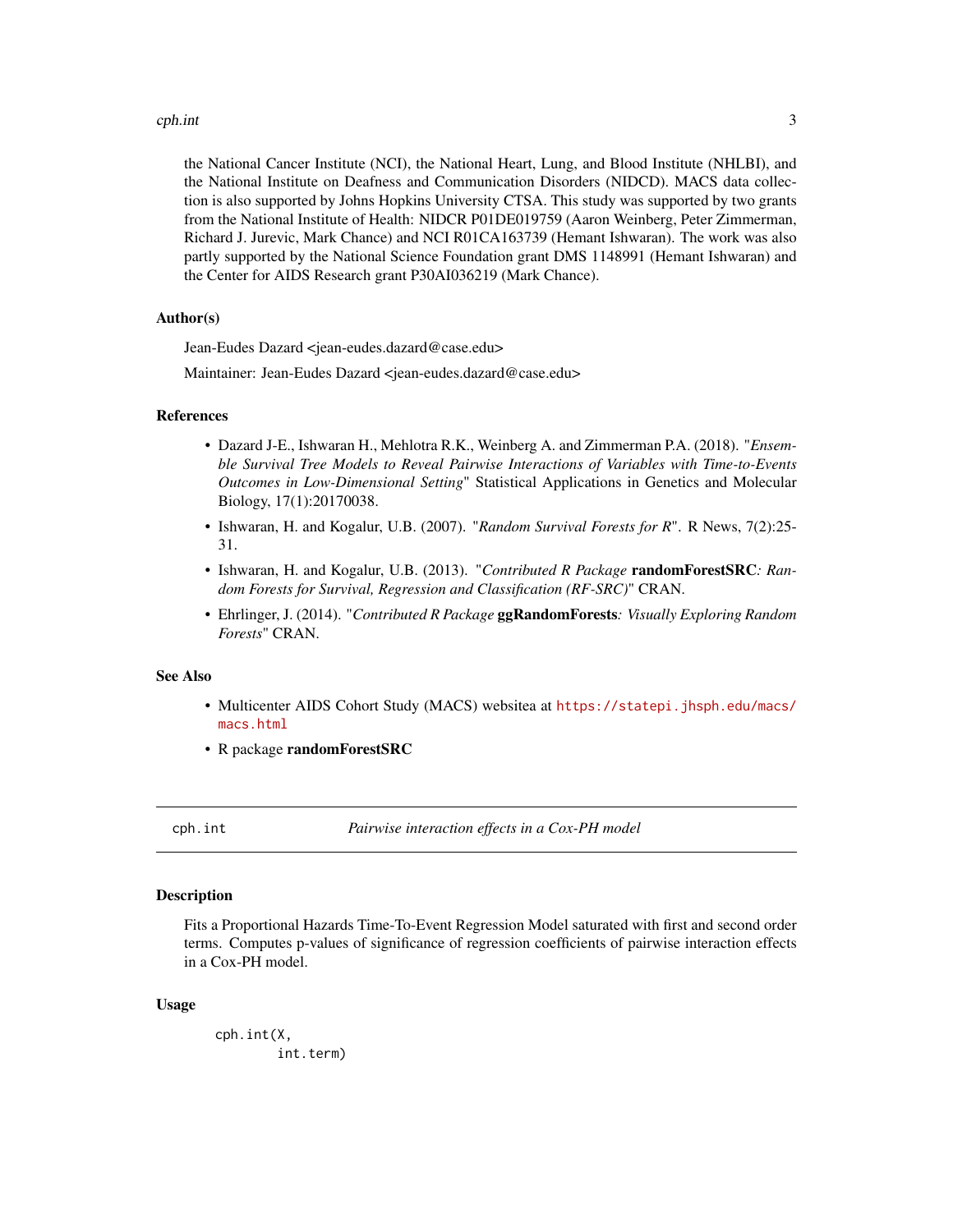#### Arguments

| X        | data. frame or numeric matrix of input covariates. Dataset X assumes that: -<br>all variables are in columns - the observed times to event and censoring variables<br>are in the first two columns: "stime": numeric vector of observed times.<br>" status": numeric vector of observed status (censoring) indicator variable. -<br>each variable has a unique name, excluding the word "noise" |
|----------|-------------------------------------------------------------------------------------------------------------------------------------------------------------------------------------------------------------------------------------------------------------------------------------------------------------------------------------------------------------------------------------------------|
| int.term | vector of character string of all possible pairs of covariates names, separated<br>by ":".                                                                                                                                                                                                                                                                                                      |

#### Value

list of 2 fields:

| raw | Raw p-value of covariates pairwise interaction statistics significance          |
|-----|---------------------------------------------------------------------------------|
| fdr | FDR-adjusted p-value of covariates pairwise interaction statistics significance |

#### Acknowledgments

This work made use of the High Performance Computing Resource in the Core Facility for Advanced Research Computing at Case Western Reserve University. We are thankful to Ms. Janet Schollenberger, Senior Project Coordinator, CAMACS, as well as Dr. Jeremy J. Martinson, Sudhir Penugonda, Shehnaz K. Hussain, Jay H. Bream, and Priya Duggal, for providing us the data related to the samples analyzed in the present study. Data in this manuscript were collected by the Multicenter AIDS Cohort Study (MACS) at (https://www.statepi.jhsph.edu/macs/macs.html) with centers at Baltimore, Chicago, Los Angeles, Pittsburgh, and the Data Coordinating Center: The Johns Hopkins University Bloomberg School of Public Health. The MACS is funded primarily by the National Institute of Allergy and Infectious Diseases (NIAID), with additional co-funding from the National Cancer Institute (NCI), the National Heart, Lung, and Blood Institute (NHLBI), and the National Institute on Deafness and Communication Disorders (NIDCD). MACS data collection is also supported by Johns Hopkins University CTSA. This study was supported by two grants from the National Institute of Health: NIDCR P01DE019759 (Aaron Weinberg, Peter Zimmerman, Richard J. Jurevic, Mark Chance) and NCI R01CA163739 (Hemant Ishwaran). The work was also partly supported by the National Science Foundation grant DMS 1148991 (Hemant Ishwaran) and the Center for AIDS Research grant P30AI036219 (Mark Chance).

#### Author(s)

Jean-Eudes Dazard <jean-eudes.dazard@case.edu>

Maintainer: Jean-Eudes Dazard <jean-eudes.dazard@case.edu>

#### References

- Dazard J-E., Ishwaran H., Mehlotra R.K., Weinberg A. and Zimmerman P.A. (2018). "*Ensemble Survival Tree Models to Reveal Pairwise Interactions of Variables with Time-to-Events Outcomes in Low-Dimensional Setting*" Statistical Applications in Genetics and Molecular Biology, 17(1):20170038.
- Ishwaran, H. and Kogalur, U.B. (2007). "*Random Survival Forests for R*". R News, 7(2):25- 31.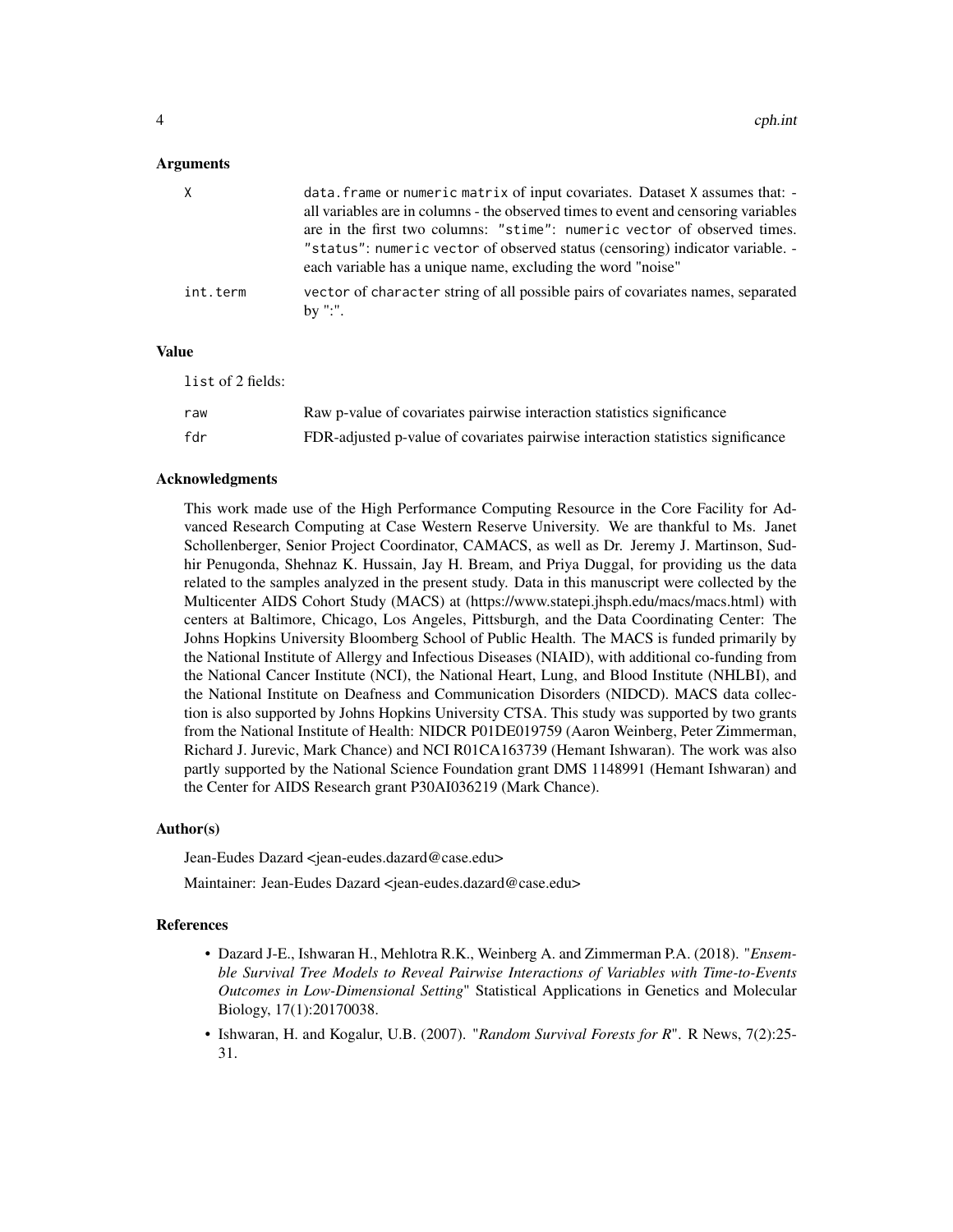#### cph.int 5

• Ishwaran, H. and Kogalur, U.B. (2013). "*Contributed R Package* randomForestSRC*: Random Forests for Survival, Regression and Classification (RF-SRC)*" CRAN.

#### See Also

• R package randomForestSRC

### Examples

```
#===================================================
# Loading the library and its dependencies
#===================================================
library("IRSF")
## Not run:
   #===================================================
   # IRSF package news
    #===================================================
   IRSF.news()
    #================================================
    # MVR package citation
    #================================================
   citation("IRSF")
    #===================================================
    # Loading of the Synthetic and Real datasets
   # Use help for descriptions
   #===================================================
   data("MACS", package="IRSF")
    ?MACS
   head(MACS)
    #===================================================
    # Synthetic dataset
   # Continuous case:
   # All variables xj, j in {1,...,p}, are iid
   # from a multivariate uniform distribution
   # with parmeters a=1, b=5, i.e. on [1, 5].
   # rho = 0.50
   # Regression model: X1 + X2 + X1X2
    #===================================================
   seed <- 1234567
   set.seed(seed)
   n <- 200
   p \le -5x <- matrix(data=runif(n=n*p, min=1, max=5),
                nrow=n, ncol=p, byrow=FALSE,
                dimnames=list(1:n, paste("X", 1:p, sep="")))
   beta <- c(rep(1,2), rep(0,p-2), 1)covar \le cbind(x, "X1X2"=x[,1]*x[,2])
```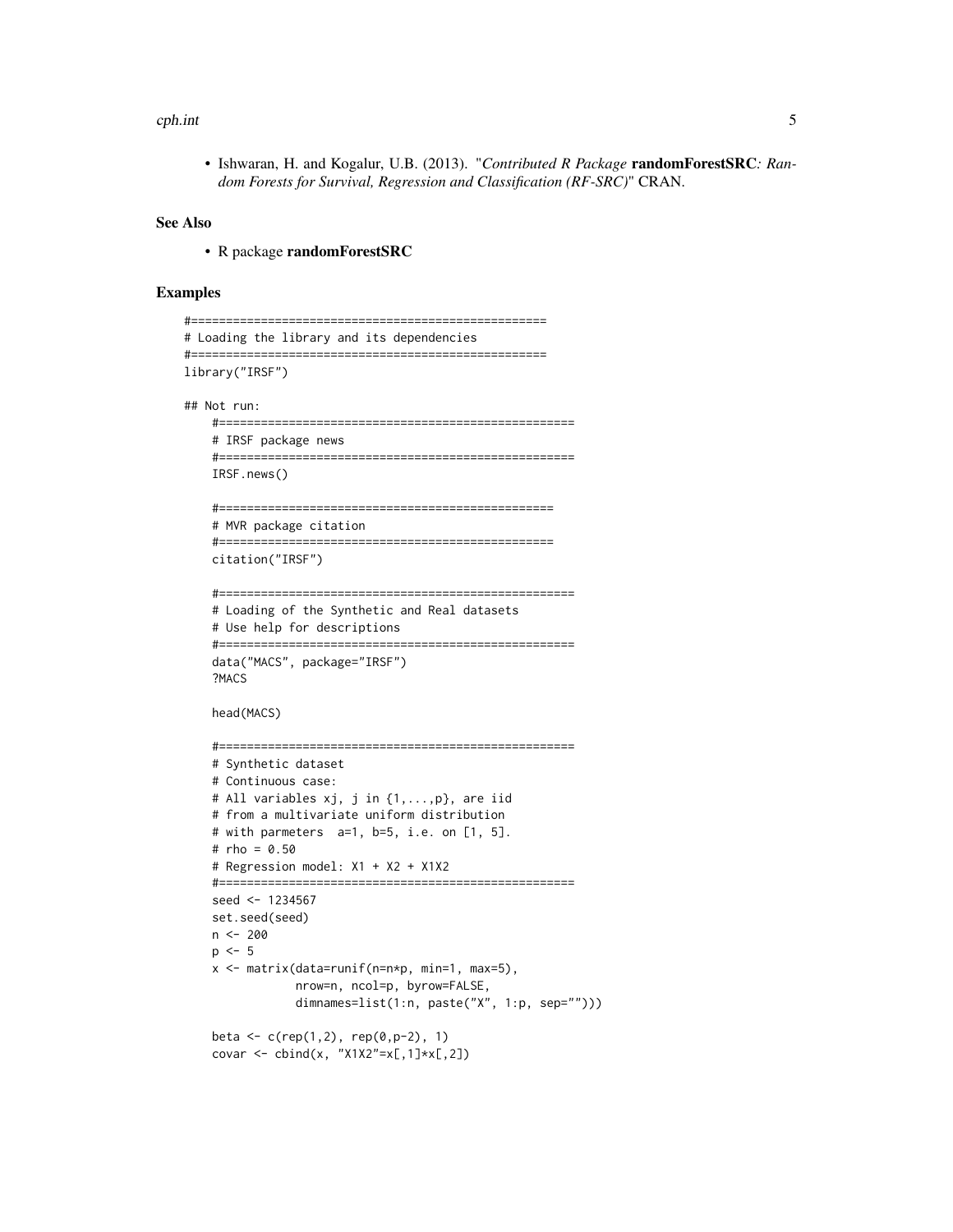```
eta <- covar %*% beta # regression function
seed <- 1234567
set.seed(seed)
lambda0 <- 1
lambda <- lambda0 * exp(eta - mean(eta)) # hazards function
tt <- rexp(n=n, rate=lambda) # true (uncensored) event times
tc <- runif(n=n, min=0, max=3.9) # true (censored) event times
stime <- pmin(tt, tc) \qquad # observed event times
status \leftarrow 1 \star (tt \leftarrow tc) \qquad # observed event indicator
X <- data.frame(stime, status, x)
#===================================================
# Synthetic dataset
# Ranking of pairwise interactions between individual
# or noise variables by bivariate
# Interaction Minimal Depth of a Maximal Subtree (IMDMS)
# Serial mode
#===================================================
X.int.mdms <- rsf.int(X=X,
                     ntree=1000,
                     method="imdms",
                     splitrule="logrank",
                     importance="random",
                     B=1000,
                     ci=90,
                     parallel=FALSE,
                     conf=NULL,
                     verbose=FALSE,
                     seed=seed)
#===================================================
# Synthetic dataset
# Proportional Hazards Time-To-Event Regression Model
# saturated with first and second order terms.
#===================================================
X.int.cph <- cph.int(X=X,
                    int.term=rownames(X.int.mdms))
#===================================================
# Real dataset
#===================================================
seed <- 1234567
data("MACS", package="IRSF")
X <- MACS[,c("TTX","EventX","Race","Group3",
             "DEFB.CNV3","CCR2.SNP","CCR5.SNP2",
            "CCR5.ORF","CXCL12.SNP2")]
#===================================================
# Real dataset
# Ranking of pairwise interactions between individual
```
# or noise variables by bivariate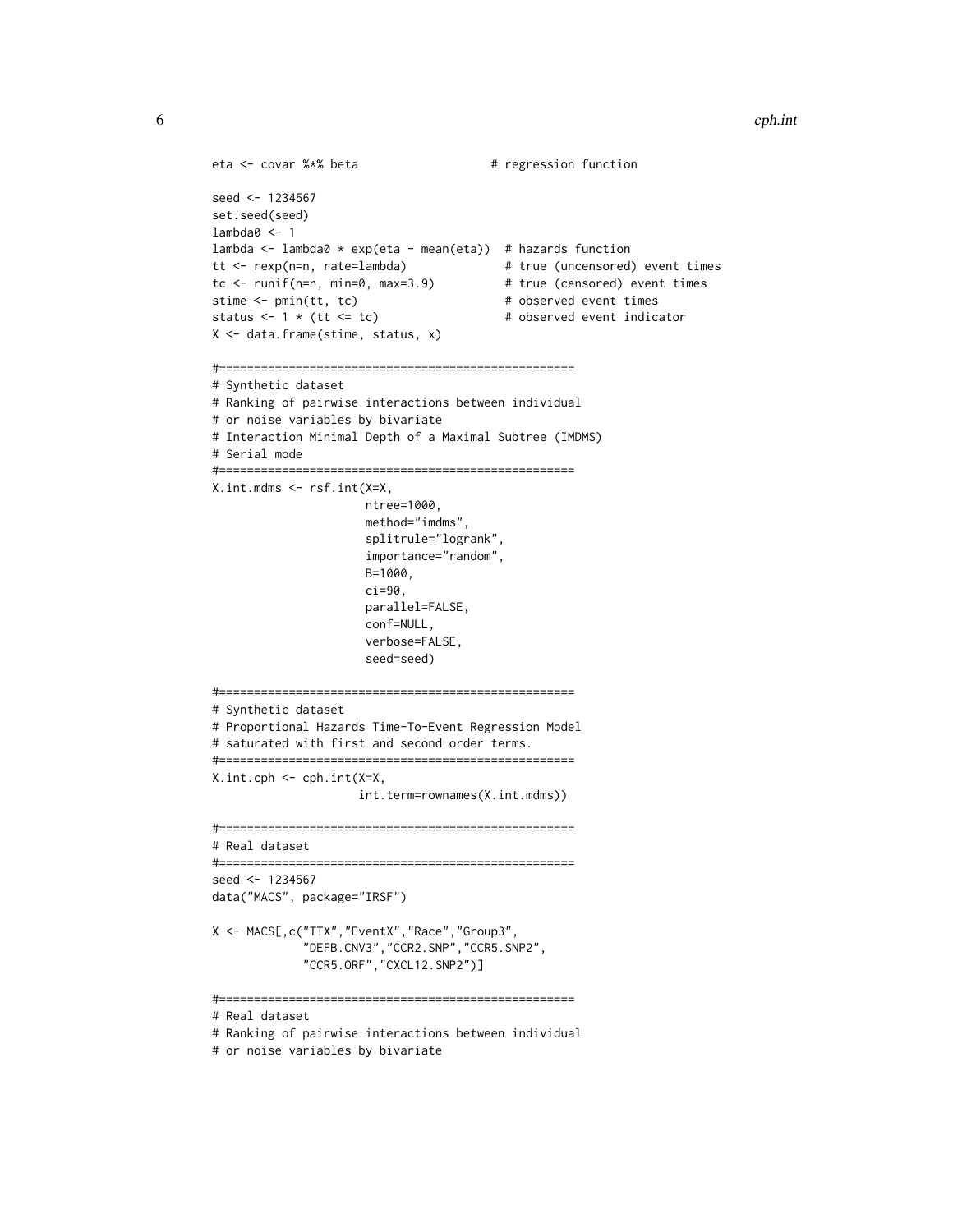<span id="page-6-0"></span>cph.main 7

```
# Interaction Minimal Depth of a Maximal Subtree (IMDMS)
# Entries [i][j] indicate the normalized minimal depth
# of a variable [j] w.r.t. the maximal subtree for variable [i]
# (normalized w.r.t. the size of [i]'s maximal subtree).
#===================================================
MACS.int.mdms <- rsf.int(X=X,
                         ntree=1000,
                         method="imdms",
                         splitrule="logrank",
                         importance="random",
                         B=1000,
                         ci=80,
                         parallel=TRUE,
                         conf=conf,
                         verbose=TRUE,
                         seed=seed)
#===================================================
# Real dataset
# Proportional Hazards Time-To-Event Regression Model
# saturated with first and second order terms.
#===================================================
MACS.int.cph <- cph.int(X=X,
                        int.term=rownames(MACS.int.mdms))
```
## End(Not run)

cph.main *Main effects in a Cox-PH model*

# Description

Fits a Proportional Hazards Time-To-Event Regression Model saturated with first order terms. Computes p-values of significance of regression coefficients of main effects in a Cox-PH model

#### Usage

```
cph.main(X,
         main.term)
```
# Arguments

| $\mathsf{X}$ | data. frame or numeric matrix of input covariates. Dataset X assumes that: -<br>all variables are in columns - the observed times to event and censoring variables<br>are in the first two columns: "stime": numeric vector of observed times.<br>" status": numeric vector of observed status (censoring) indicator variable. -<br>each variable has a unique name, excluding the word "noise" |
|--------------|-------------------------------------------------------------------------------------------------------------------------------------------------------------------------------------------------------------------------------------------------------------------------------------------------------------------------------------------------------------------------------------------------|
| main.term    | Vector of character string of each individual covariate name.                                                                                                                                                                                                                                                                                                                                   |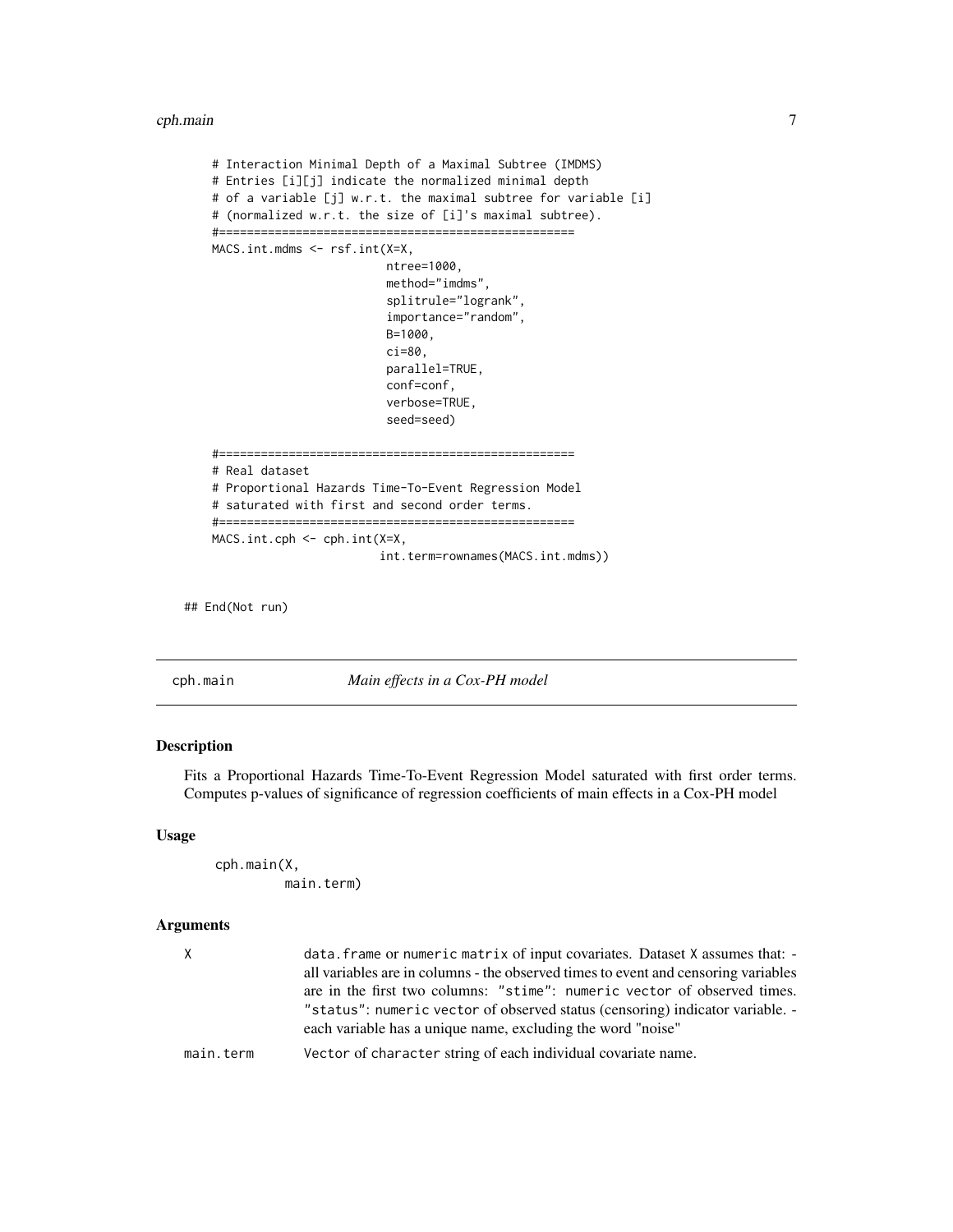8 cph.main community of the community of the community of the community of the community of the community of the community of the community of the community of the community of the community of the community of the communi

#### Value

| List of 2 fields: |                                                             |
|-------------------|-------------------------------------------------------------|
| raw               | Raw p-value covariates importances significance             |
| fdr               | FDR-adjusted p-value of covariates importances significance |

#### Acknowledgments

This work made use of the High Performance Computing Resource in the Core Facility for Advanced Research Computing at Case Western Reserve University. We are thankful to Ms. Janet Schollenberger, Senior Project Coordinator, CAMACS, as well as Dr. Jeremy J. Martinson, Sudhir Penugonda, Shehnaz K. Hussain, Jay H. Bream, and Priya Duggal, for providing us the data related to the samples analyzed in the present study. Data in this manuscript were collected by the Multicenter AIDS Cohort Study (MACS) at (https://www.statepi.jhsph.edu/macs/macs.html) with centers at Baltimore, Chicago, Los Angeles, Pittsburgh, and the Data Coordinating Center: The Johns Hopkins University Bloomberg School of Public Health. The MACS is funded primarily by the National Institute of Allergy and Infectious Diseases (NIAID), with additional co-funding from the National Cancer Institute (NCI), the National Heart, Lung, and Blood Institute (NHLBI), and the National Institute on Deafness and Communication Disorders (NIDCD). MACS data collection is also supported by Johns Hopkins University CTSA. This study was supported by two grants from the National Institute of Health: NIDCR P01DE019759 (Aaron Weinberg, Peter Zimmerman, Richard J. Jurevic, Mark Chance) and NCI R01CA163739 (Hemant Ishwaran). The work was also partly supported by the National Science Foundation grant DMS 1148991 (Hemant Ishwaran) and the Center for AIDS Research grant P30AI036219 (Mark Chance).

#### Author(s)

Jean-Eudes Dazard <jean-eudes.dazard@case.edu>

Maintainer: Jean-Eudes Dazard <jean-eudes.dazard@case.edu>

#### References

- Dazard J-E., Ishwaran H., Mehlotra R.K., Weinberg A. and Zimmerman P.A. (2018). "*Ensemble Survival Tree Models to Reveal Pairwise Interactions of Variables with Time-to-Events Outcomes in Low-Dimensional Setting*" Statistical Applications in Genetics and Molecular Biology, 17(1):20170038.
- Ishwaran, H. and Kogalur, U.B. (2007). "*Random Survival Forests for R*". R News, 7(2):25- 31.
- Ishwaran, H. and Kogalur, U.B. (2013). "*Contributed R Package* randomForestSRC*: Random Forests for Survival, Regression and Classification (RF-SRC)*" CRAN.

#### See Also

• R package randomForestSRC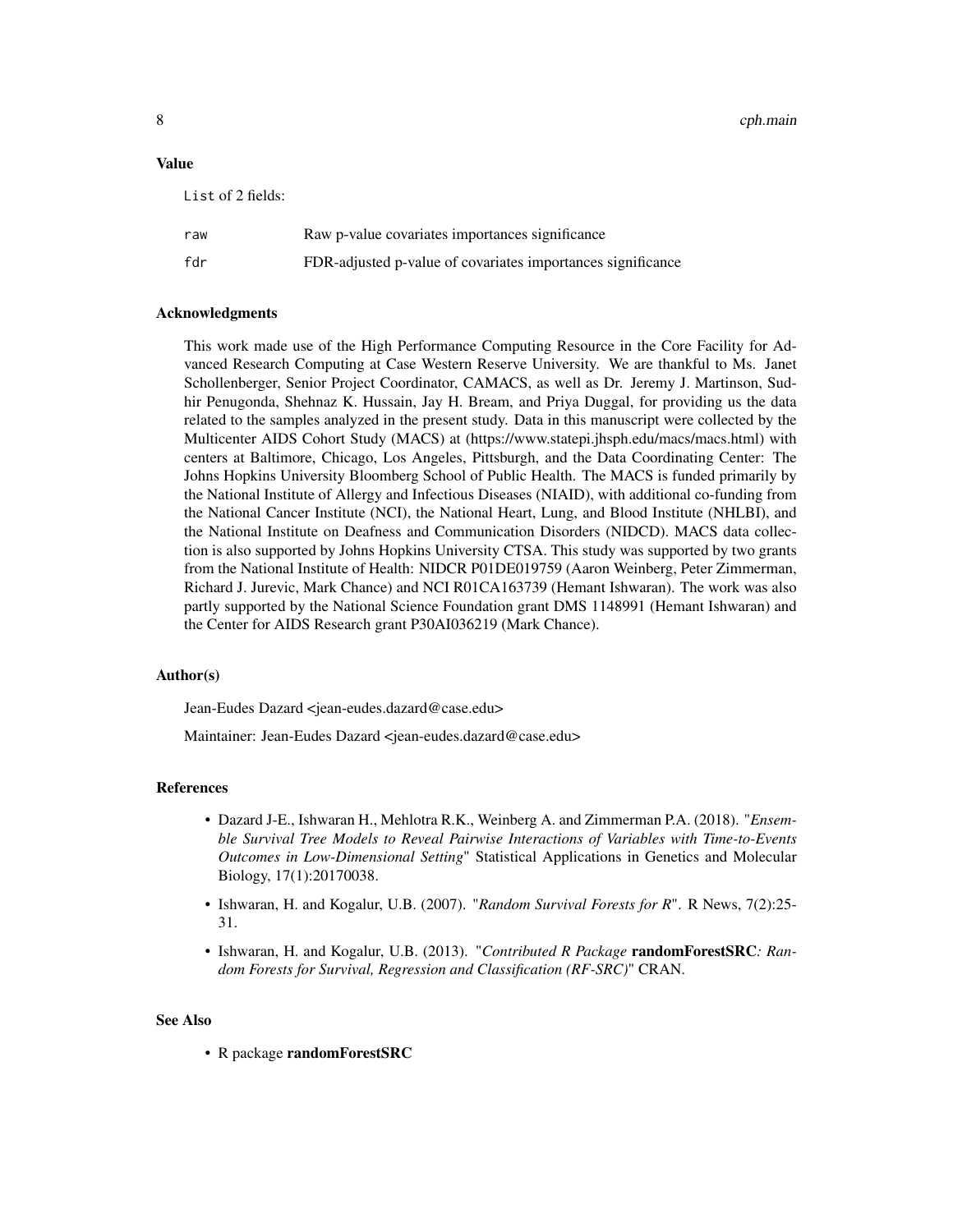#### cph.main 9

#### Examples

```
#===================================================
# Loading the library and its dependencies
#===================================================
library("IRSF")
## Not run:
   #===================================================
   # IRSF package news
   #===================================================
   IRSF.news()
   #================================================
   # MVR package citation
   #================================================
   citation("IRSF")
   #===================================================
   # Loading of the Synthetic and Real datasets
   # Use help for descriptions
   #===================================================
   data("MACS", package="IRSF")
   ?MACS
   head(MACS)
   #===================================================
   # Synthetic dataset
   # Continuous case:
   # All variables xj, j in {1,...,p}, are iid
   # from a multivariate uniform distribution
   # with parmeters a=1, b=5, i.e. on [1, 5].
   # rho = 0.50
   # Regression model: X1 + X2 + X1X2
   #===================================================
   seed <- 1234567
   set.seed(seed)
   n <- 200
   p \le -5x <- matrix(data=runif(n=n*p, min=1, max=5),
               nrow=n, ncol=p, byrow=FALSE,
               dimnames=list(1:n, paste("X", 1:p, sep="")))
   beta <- c(rep(1,2), rep(0,p-2), 1)covar \le cbind(x, "X1X2"=x[,1]*x[,2])
   eta <- covar %*% beta # regression function
   seed <- 1234567
   set.seed(seed)
   lambda0 < -1lambda <- lambda0 * exp(eta - mean(eta)) # hazards function
   tt <- rexp(n=n, rate=lambda) # true (uncensored) event times
```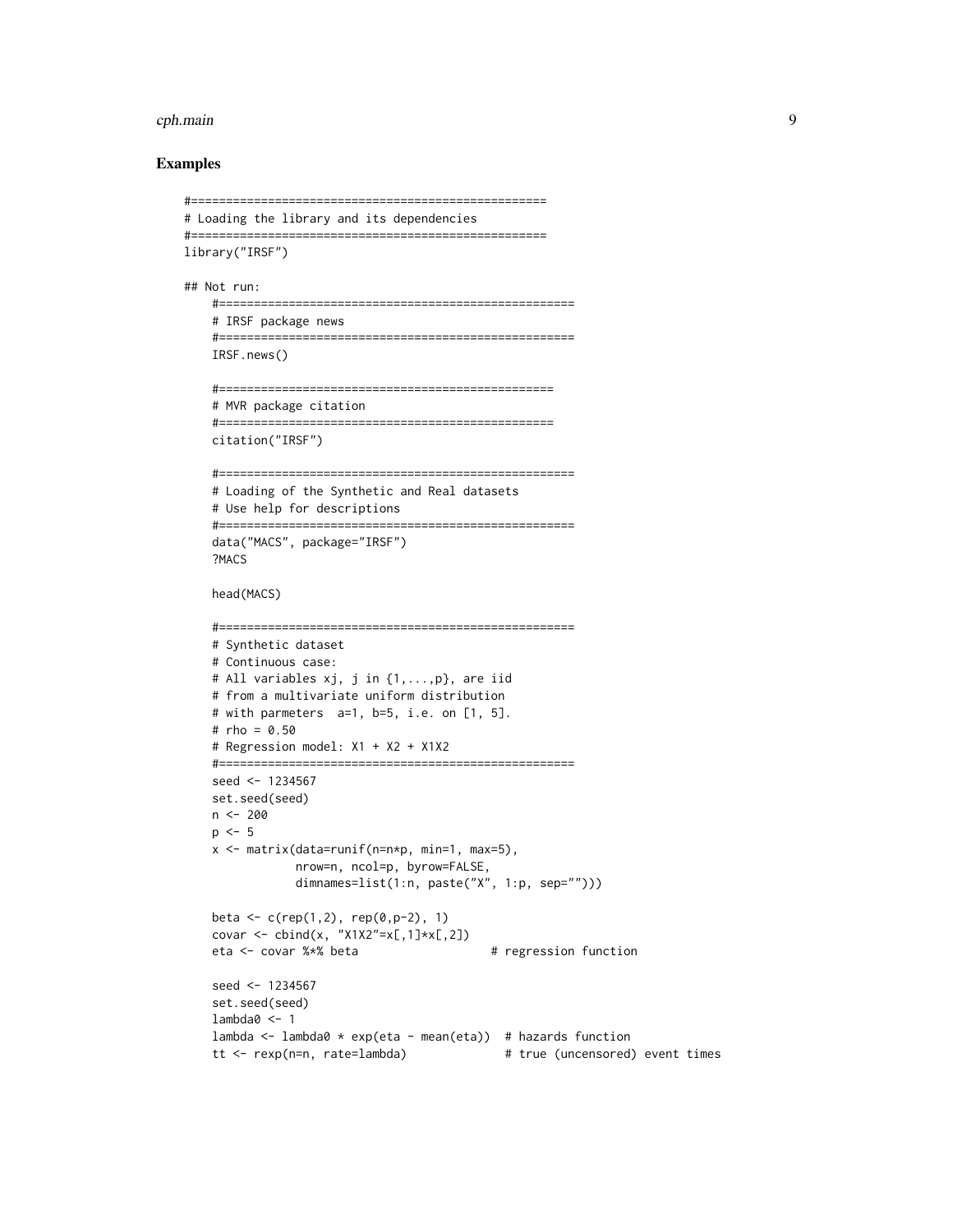```
tc <- runif(n=n, min=0, max=3.9) # true (censored) event times
stime <- pmin(tt, tc) # observed event times
status <-1 * (tt <= tc) # observed event indicator
X <- data.frame(stime, status, x)
#===================================================
# Synthetic dataset
# Ranking of individual and noise variables by univariate
# Minimal Depth of a Maximal Subtree (MDMS)
# Serial mode
#===================================================
X.main.mdms <- rsf.main(X=X,
                       ntree=1000,
                       method="mdms",
                       splitrule="logrank",
                       importance="random",
                       B=1000,
                       ci=90,
                       parallel=FALSE,
                       conf=NULL,
                       verbose=TRUE,
                       seed=seed)
#===================================================
# Synthetic dataset
# Proportional Hazards Time-To-Event Regression Model
# saturated with first order terms only.
#===================================================
X.main.cph <- cph.main(X=X,
                      main.term=rownames(X.main.mdms))
#===================================================
# Real dataset
#===================================================
seed <- 1234567
data("MACS", package="IRSF")
X <- MACS[,c("TTX","EventX","Race","Group3",
             "DEFB.CNV3","CCR2.SNP","CCR5.SNP2",
             "CCR5.ORF","CXCL12.SNP2")]
#===================================================
# Real dataset
# Ranking of individual and noise variables by univariate
# Minimal Depth of a Maximal Subtree (MDMS)
# Parallel mode
#===================================================
MACS.main.mdms <- rsf.main(X=X,
                          ntree=1000,
                          method="mdms",
                          splitrule="logrank",
                          importance="random",
                          B=1000,
```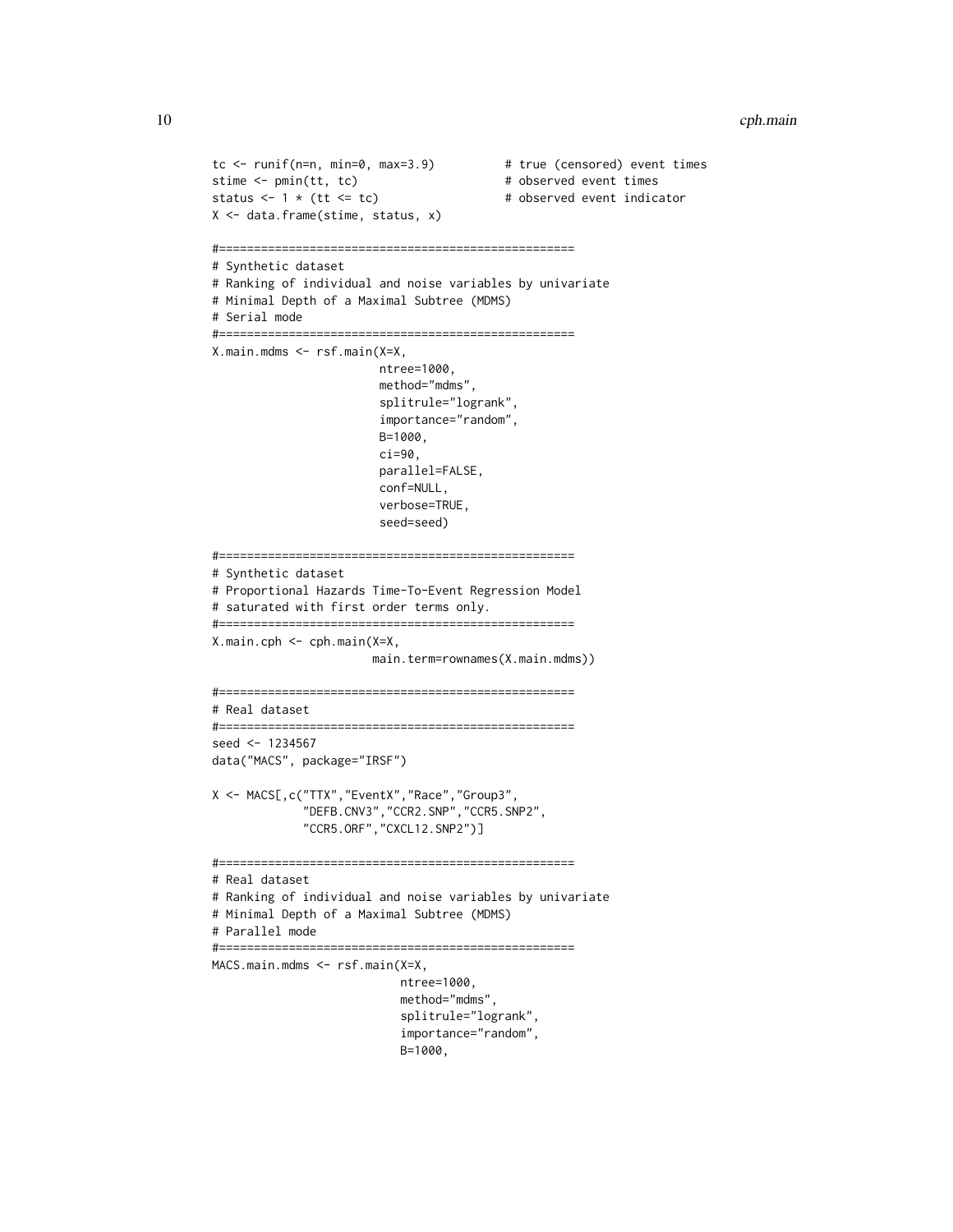#### <span id="page-10-0"></span> $IRSF. news$  11

ci=80, parallel=TRUE, conf=conf, verbose=TRUE, seed=seed) #=================================================== # Real dataset # Proportional Hazards Time-To-Event Regression Model # saturated with first order terms only. #=================================================== MACS.main.cph <- cph.main(X=X, main.term=rownames(MACS.main.mdms))

## End(Not run)

IRSF.news *Display the* IRSF *Package News*

#### **Description**

Function to display the log file NEWS of updates of the IRSF package.

#### Usage

```
IRSF.news(...)
```
#### Arguments

... Further arguments passed to or from other methods.

#### Value

None.

#### Acknowledgments

This work made use of the High Performance Computing Resource in the Core Facility for Advanced Research Computing at Case Western Reserve University. We are thankful to Ms. Janet Schollenberger, Senior Project Coordinator, CAMACS, as well as Dr. Jeremy J. Martinson, Sudhir Penugonda, Shehnaz K. Hussain, Jay H. Bream, and Priya Duggal, for providing us the data related to the samples analyzed in the present study. Data in this manuscript were collected by the Multicenter AIDS Cohort Study (MACS) at (https://www.statepi.jhsph.edu/macs/macs.html) with centers at Baltimore, Chicago, Los Angeles, Pittsburgh, and the Data Coordinating Center: The Johns Hopkins University Bloomberg School of Public Health. The MACS is funded primarily by the National Institute of Allergy and Infectious Diseases (NIAID), with additional co-funding from the National Cancer Institute (NCI), the National Heart, Lung, and Blood Institute (NHLBI), and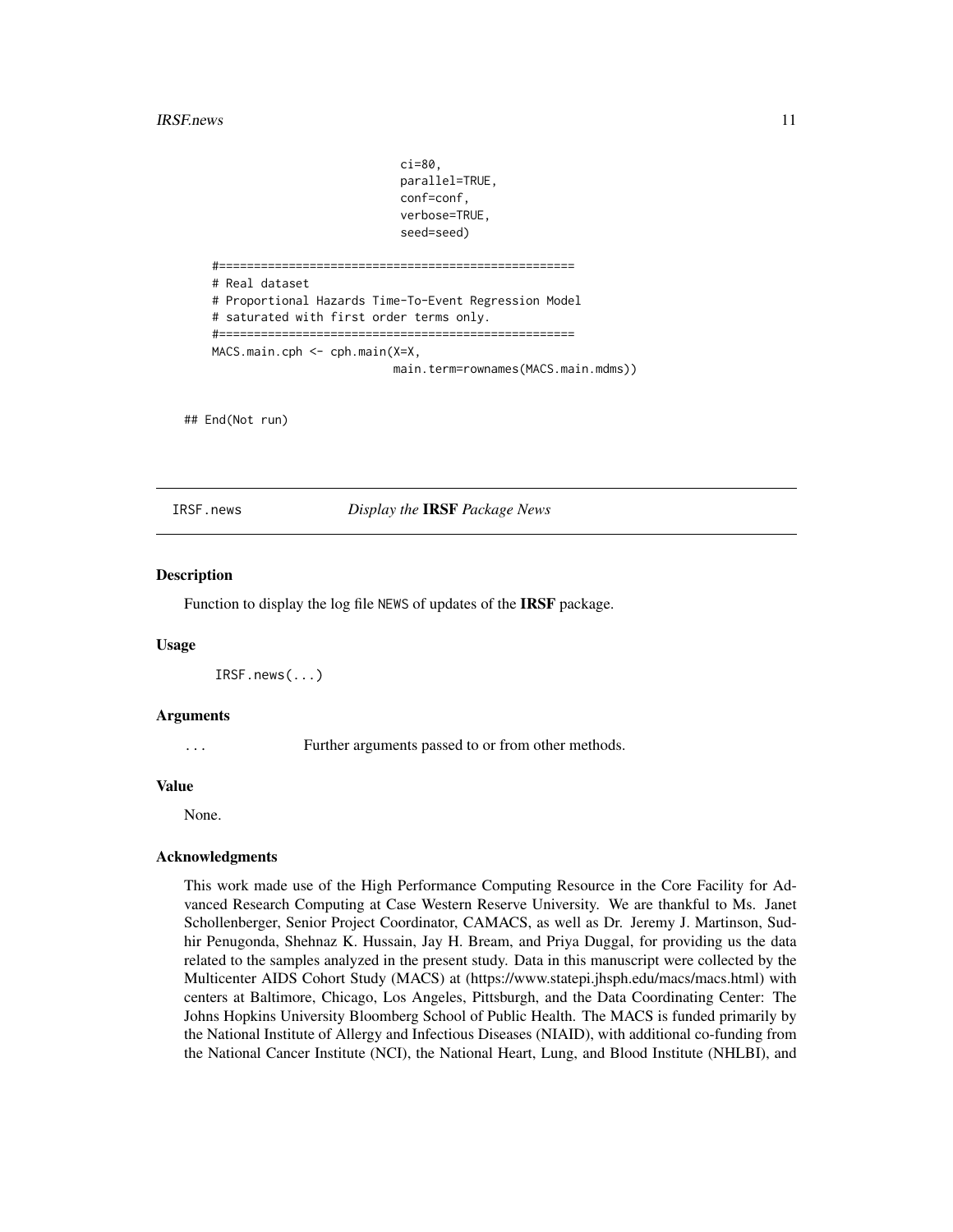<span id="page-11-0"></span>the National Institute on Deafness and Communication Disorders (NIDCD). MACS data collection is also supported by Johns Hopkins University CTSA. This study was supported by two grants from the National Institute of Health: NIDCR P01DE019759 (Aaron Weinberg, Peter Zimmerman, Richard J. Jurevic, Mark Chance) and NCI R01CA163739 (Hemant Ishwaran). The work was also partly supported by the National Science Foundation grant DMS 1148991 (Hemant Ishwaran) and the Center for AIDS Research grant P30AI036219 (Mark Chance).

#### **Note**

End-user function.

# Author(s)

Jean-Eudes Dazard <jean-eudes.dazard@case.edu>

Maintainer: Jean-Eudes Dazard <jean-eudes.dazard@case.edu>

#### References

- Dazard J-E., Ishwaran H., Mehlotra R.K., Weinberg A. and Zimmerman P.A. (2018). "*Ensemble Survival Tree Models to Reveal Pairwise Interactions of Variables with Time-to-Events Outcomes in Low-Dimensional Setting*" Statistical Applications in Genetics and Molecular Biology, 17(1):20170038.
- Ishwaran, H. and Kogalur, U.B. (2007). "*Random Survival Forests for R*". R News, 7(2):25- 31.
- Ishwaran, H. and Kogalur, U.B. (2013). "*Contributed R Package* randomForestSRC*: Random Forests for Survival, Regression and Classification (RF-SRC)*" CRAN.

MACS *Real Dataset: MACS Cohort Study*

#### Description

Publicly available dataset from the Multicenter AIDS Cohort Study (MACS) available at (http://www.statepi.jhsph.edu/macs/ The dataset provides longitudinal account of viral tropism in relation to the HIV full spectrum of rates of HIV-1 disease progression (Shepherd, et al. 2008). To our knowledge, this cohort provides a unique dataset with well characterized clinical information for analyzing associations between host genetic variation and viral tropism as well as disease progression. Here, we determined whether copy number variation in beta-defensin and its interactions with certain polymorphisms in chemokine receptors and ligand genes are associated, either alone or jointly, with clinical events in HIV-seropositive patients, such as time to HIV change of tropism or time to AIDS diagnosis (See Dazard et al. (2017) for additional descriptions of the dataset and materials).

#### Usage

data("MACS", package="IRSF")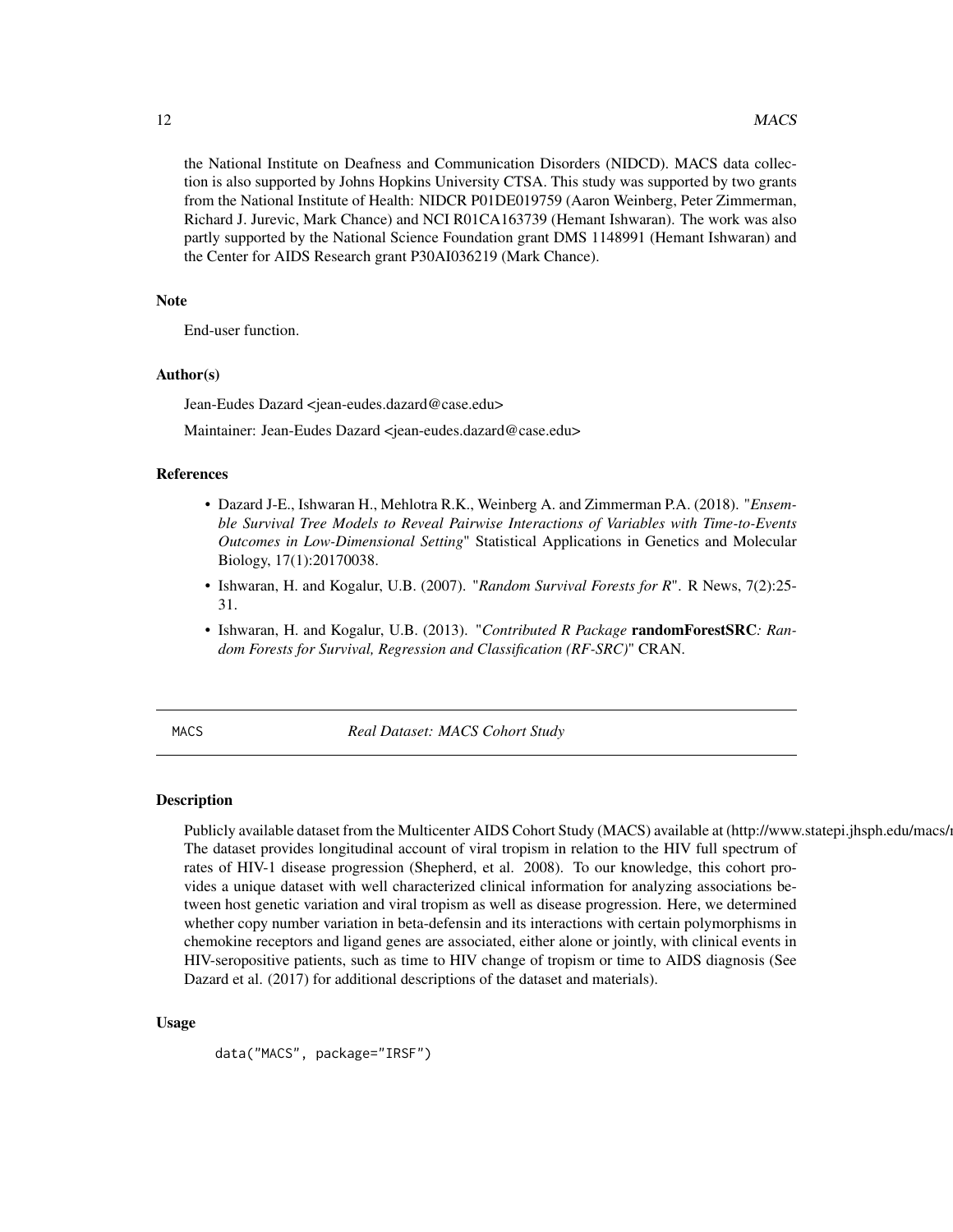#### $MACS$  13

#### Format

The dataset consists of a numeric data. frame containing  $n = 50$  complete observations (samples) by rows and  $p = 7$  covariates by columns, not including the censoring indicator and (censored) time-to-event variables.

The variables included in the MACS cohort study were 5 genetic variants (DEFB4/103A CNV [1-5], CCR2 SNP [190G>A], CCR5 [SNP -2459G>A, ORF], CXCL12 SNP [801G>A]) and 2 nongenetic variables, taken as two additional covariates. All input variables were categorical with no more than three levels (experimental groups) each. We used genetic variables with original and aggregated categories as follows: DEFB CNV [CNV = 2 or CNV > 2]; CCR2 SNP [GG or GA], CCR5 SNP [GG or GA]; CCR5 ORF [WT or D32], CXCL12 SNP [GG or GA]. The first covariate was the two-level disease progression Group variable [Fast, Slow], and the second was the threelevel Race/Ethnicity variable [White, Hispanic, Black]. For each observation  $i \in \{1, ..., n\}$ , we denote the j-th variable by the *n*-dimensional vector  $\mathbf{x}_j = (x_{1,j},...,x_{n,j})^T$ , where  $j \in \{1,...,p\}$ . Here, p denotes the number of variables. Hereafter, we denoted the  $p = 7$  included variables as follows:

- $x_1 =$ DEFB CNV
- $x_2$ =CCR2 SNP
- $x_3$ =CCR5 SNP
- $x_4$ =CCR5 ORF
- $x_5$ =CXCL12 SNP
- $x_6$ =Group
- $x_7$ =Race

The time-to-event outcomes included in the MACS cohort study, generically denoted E, were the time-to-X4-Emergence (denoted XE) and the time-to-AIDS-Diagnosis (denoted AD), whether each was observed or not during each patient's follow-up time. The corresponding event-free (EF) ("survival") probability function S(t) of time-to-event  $E := XE$  (X4-Emergence) or  $E := AD$  (AIDS-Diagnosis), were called X4-Emergence-Free ( $E := XEF$ ) or AIDS-Diagnosis-Free ( $E := ADF$ ) probability.

The dataset comes as a compressed Rda data file.

#### Acknowledgments

This work made use of the High Performance Computing Resource in the Core Facility for Advanced Research Computing at Case Western Reserve University. We are thankful to Ms. Janet Schollenberger, Senior Project Coordinator, CAMACS, as well as Dr. Jeremy J. Martinson, Sudhir Penugonda, Shehnaz K. Hussain, Jay H. Bream, and Priya Duggal, for providing us the data related to the samples analyzed in the present study. Data in this manuscript were collected by the Multicenter AIDS Cohort Study (MACS) at (https://www.statepi.jhsph.edu/macs/macs.html) with centers at Baltimore, Chicago, Los Angeles, Pittsburgh, and the Data Coordinating Center: The Johns Hopkins University Bloomberg School of Public Health. The MACS is funded primarily by the National Institute of Allergy and Infectious Diseases (NIAID), with additional co-funding from the National Cancer Institute (NCI), the National Heart, Lung, and Blood Institute (NHLBI), and the National Institute on Deafness and Communication Disorders (NIDCD). MACS data collection is also supported by Johns Hopkins University CTSA. This study was supported by two grants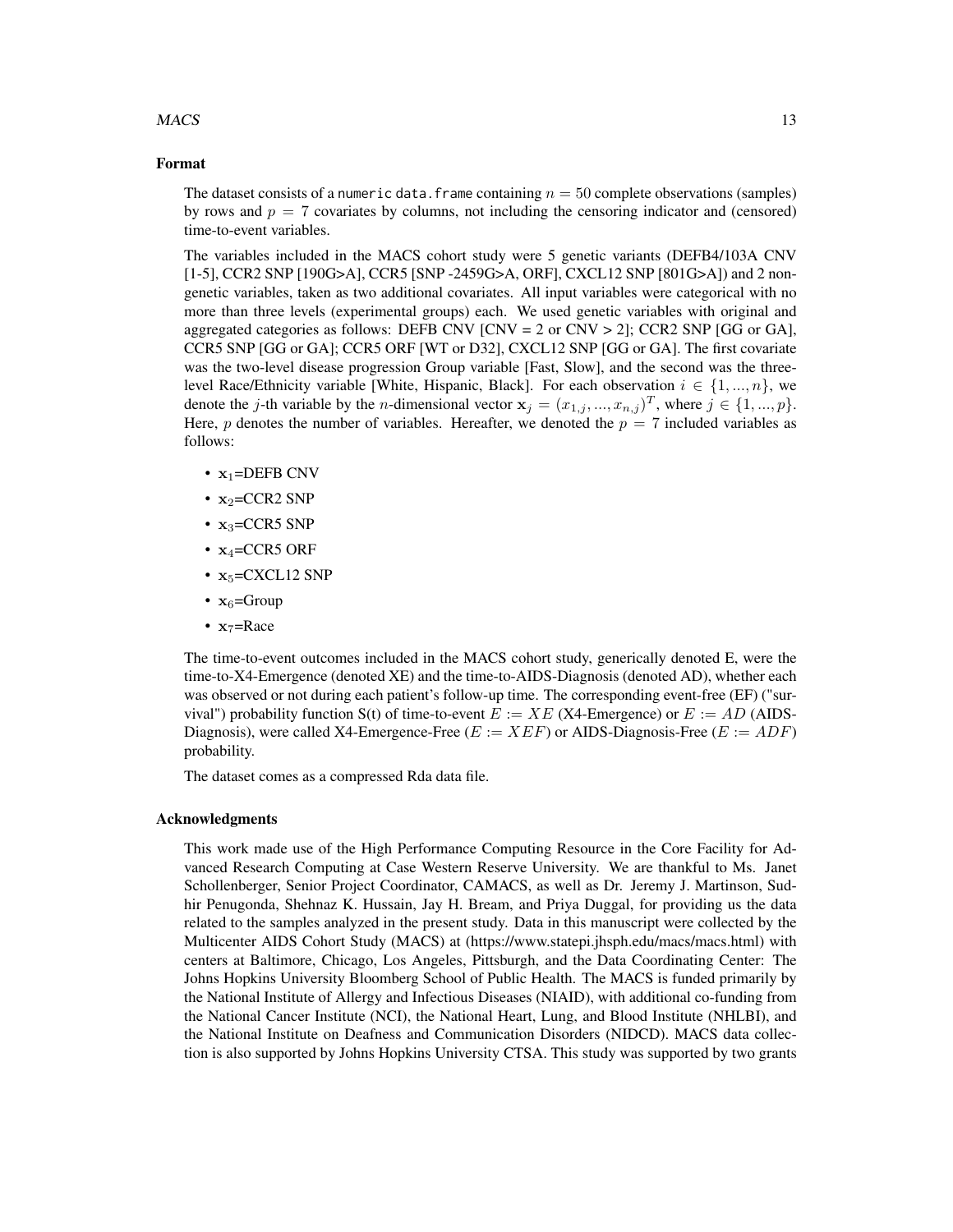from the National Institute of Health: NIDCR P01DE019759 (Aaron Weinberg, Peter Zimmerman, Richard J. Jurevic, Mark Chance) and NCI R01CA163739 (Hemant Ishwaran). The work was also partly supported by the National Science Foundation grant DMS 1148991 (Hemant Ishwaran) and the Center for AIDS Research grant P30AI036219 (Mark Chance).

# Author(s)

Jean-Eudes Dazard <jean-eudes.dazard@case.edu>

Maintainer: Jean-Eudes Dazard <jean-eudes.dazard@case.edu>

#### Source

See real data application in Dazard et al., 2017.

# References

- Dazard J-E., Ishwaran H., Mehlotra R.K., Weinberg A. and Zimmerman P.A. (2018). "*Ensemble Survival Tree Models to Reveal Pairwise Interactions of Variables with Time-to-Events Outcomes in Low-Dimensional Setting*" Statistical Applications in Genetics and Molecular Biology, 17(1):20170038.
- Ishwaran, H. and Kogalur, U.B. (2007). "*Random Survival Forests for R*". R News, 7(2):25- 31.
- Ishwaran, H. and Kogalur, U.B. (2013). "*Contributed R Package* randomForestSRC*: Random Forests for Survival, Regression and Classification (RF-SRC)*" CRAN.

#### See Also

• Multicenter AIDS Cohort Study (MACS) website at [https://statepi.jhsph.edu/macs/](https://statepi.jhsph.edu/macs/macs.html) [macs.html](https://statepi.jhsph.edu/macs/macs.html)

#### Examples

```
#===================================================
# Loading the library and its dependencies
#===================================================
library("IRSF")
#===================================================
# Help on MACS dataset
#===================================================
data("MACS", package="IRSF")
?MACS
```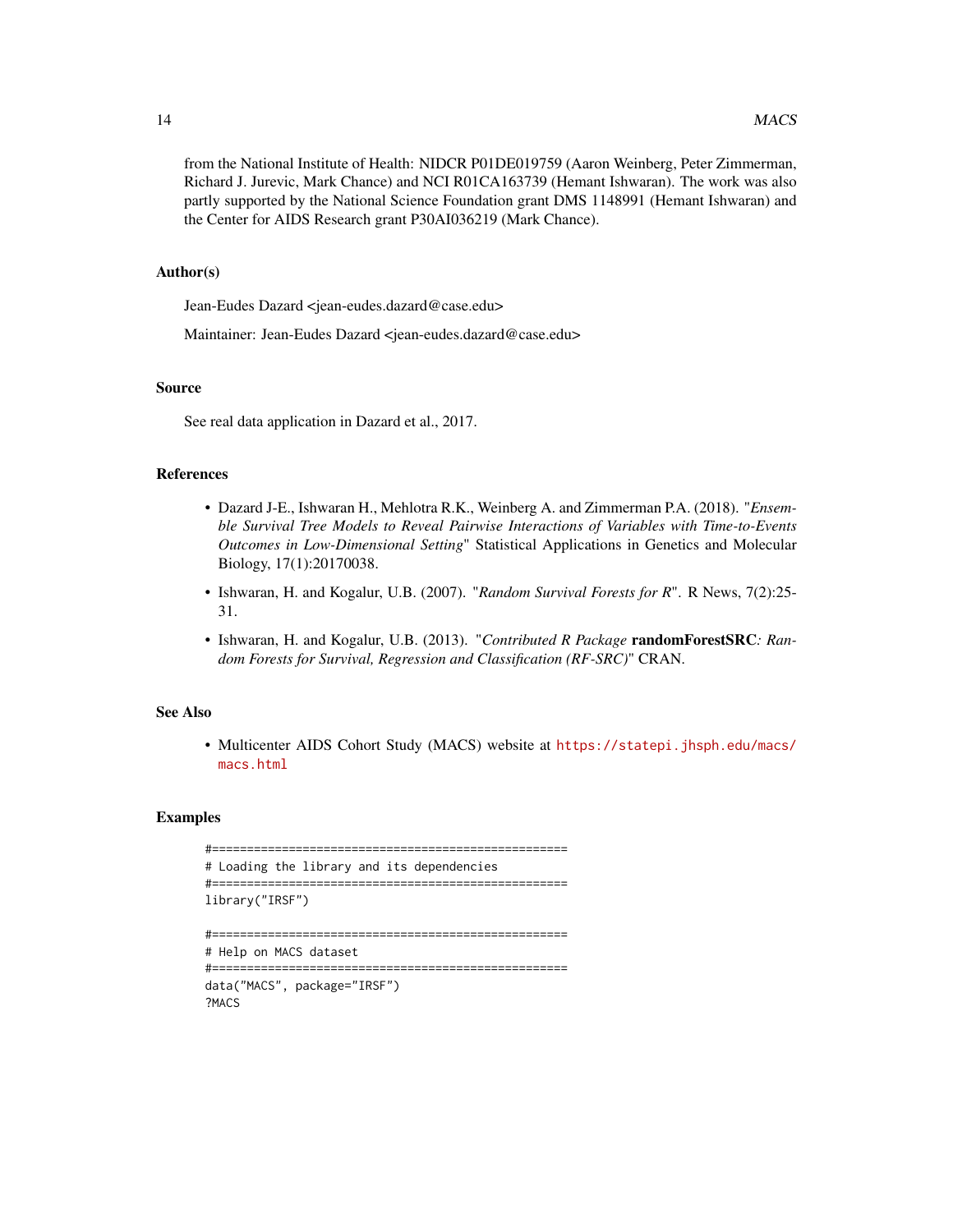# <span id="page-14-0"></span>Description

Ranking of pairwise interactions between individual or noise variables by bivariate interaction Minimal Depth of a Maximal Subtree (IMDMS)

# Usage

```
rsf.int(X,
        ntree = 1000,
        method = "imdms",splitrule = "logrank",
        importance = "random",
        B = 1000,ci = 90,
        parallel = FALSE,
        conf = NULL,verbose = TRUE,
        seed = NULL)
```
# Arguments

| X            | data. frame or numeric matrix of input covariates. Dataset X assumes that: -<br>all variables are in columns - the observed times to event and censoring vari-<br>ables are in the first two columns: "stime": numeric vector of observed times.<br>"status": numeric vector of observed status (censoring) indicator variable. -<br>each variable has a unique name, excluding the word "noise" |
|--------------|--------------------------------------------------------------------------------------------------------------------------------------------------------------------------------------------------------------------------------------------------------------------------------------------------------------------------------------------------------------------------------------------------|
| ntree        | Number of trees in the forest. Defaults to 1000.                                                                                                                                                                                                                                                                                                                                                 |
| method       | Method for ranking of interactions between pairs of individual and noise vari-<br>ables. character string "imdms" (default) that stands for interaction minimal<br>depth of a maximal subtree (IMDMS).                                                                                                                                                                                           |
| splitrule    | Splitting rule used to grow trees. For time-to-event analysis, use "logrank" (de-<br>fault), which implements log-rank splitting (Segal, 1988; Leblanc and Crowley,<br>1993).                                                                                                                                                                                                                    |
| importance   | Method for computing variable importance. Defaults to Character string "random".<br>See details below.                                                                                                                                                                                                                                                                                           |
| <sub>R</sub> | Postitive integer of the number of replications of the cross-validation proce-<br>dure. Defaults to 1000.                                                                                                                                                                                                                                                                                        |
| ci           | Confidence Interval for inferences of individual and noise variables, numeric<br>scalar between 50 and 100. Defaults to 90.                                                                                                                                                                                                                                                                      |
| parallel     | logical. Is parallel computing to be performed? Defaults to FALSE.                                                                                                                                                                                                                                                                                                                               |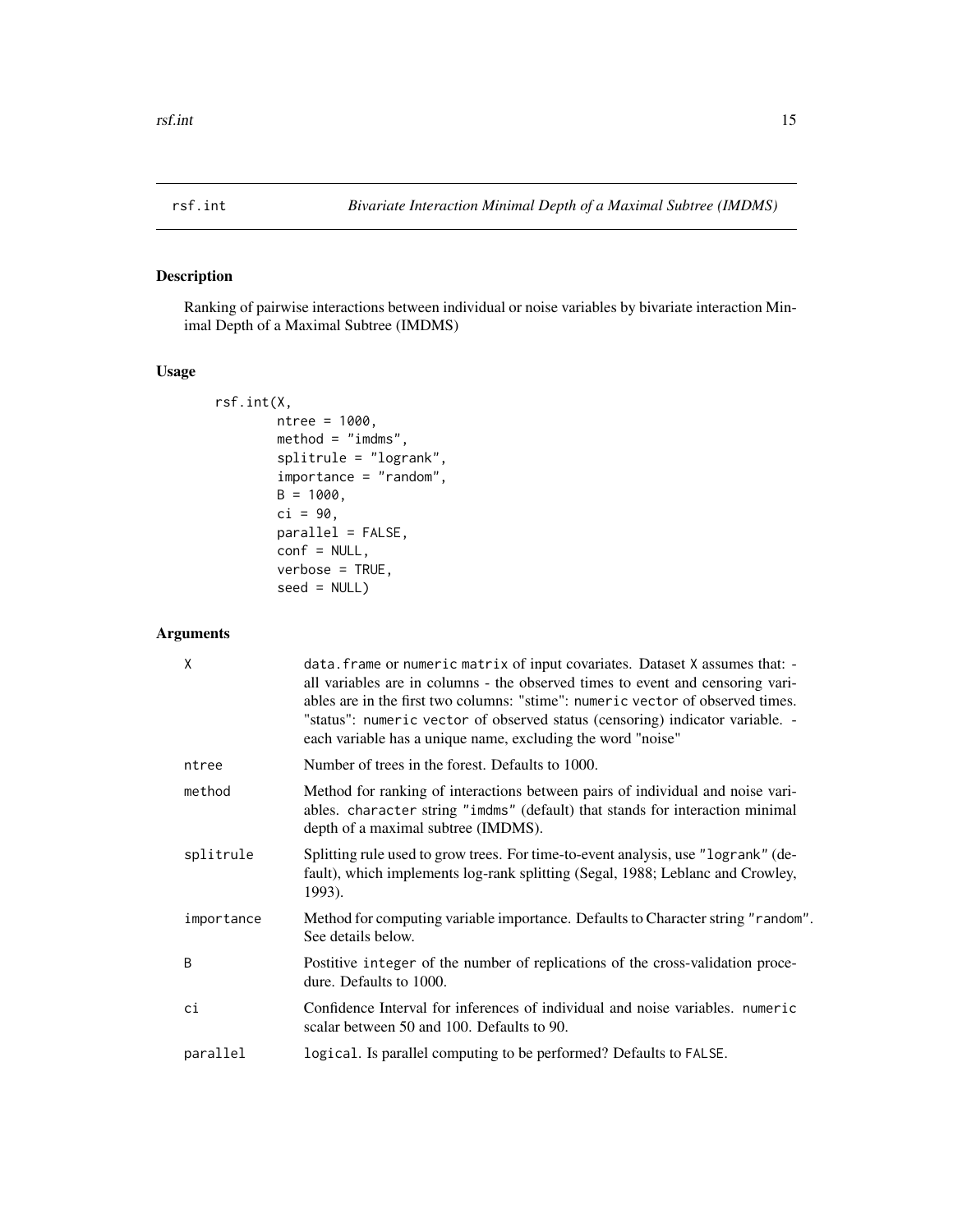| conf    | list of 5 fields containing the parameters values needed for creating the parallel<br>backend (cluster configuration). See details below for usage. Optional, defaults<br>to NULL, but all fields are required if used: |
|---------|-------------------------------------------------------------------------------------------------------------------------------------------------------------------------------------------------------------------------|
|         | • type : character vector specifying the cluster type ("SOCKET", "MPI").<br>• spec: A specification (character vector or integer scalar) appropriate<br>to the type of cluster.                                         |
|         | • homogeneous : logical scalar to be set to FALSE for inhomogeneous clus-<br>ters.                                                                                                                                      |
|         | • verbose : logical scalar to be set to FALSE for quiet mode.                                                                                                                                                           |
|         | • outfile: character vector of an output log file name to direct the std-<br>out and stderr connection output from the worker nodes. "" indicates no<br>redirection.                                                    |
| verbose | logical scalar. Is the output to be verbose? Optional, defaults to TRUE.                                                                                                                                                |
| seed    | Positive integer scalar of the user seed to reproduce the results. Defaults to<br>NULL.                                                                                                                                 |

#### Details

The option importance allows several ways to calculate Variable Importance (VIMP). The default "permute" returns Breiman-Cutler permutation VIMP as described in Breiman (2001). For each tree, the prediction error on the out-of-bag (OOB) data is recorded. Then for a given variable x, OOB cases are randomly permuted in x and the prediction error is recorded. The VIMP for x is defined as the difference between the perturbed and unperturbed error rate, averaged over all trees. If "random" is used, then  $x$  is not permuted, but rather an OOB case is assigned a daughter node randomly whenever a split on  $x$  is encountered in the in-bag tree. If "anti" is used, then  $x$  is assigned to the opposite node whenever a split on x is encountered in the in-bag tree.

The function rsf. int relies on the R package **parallel** to create a parallel backend within an R session, enabling access to a cluster of compute cores and/or nodes on a local and/or remote machine(s) and scaling-up with the number of CPU cores available and efficient parallel execution. To run a procedure in parallel (with parallel RNG), argument parallel is to be set to TRUE and argument conf is to be specified (i.e. non NULL). Argument conf uses the options described in function makeCluster of the R packages **parallel** and **snow. IRSF** supports two types of communication mechanisms between master and worker processes: 'Socket' or 'Message-Passing Interface' ('MPI'). In IRSF, parallel 'Socket' clusters use sockets communication mechanisms only (no forking) and are therefore available on all platforms, including Windows, while parallel 'MPI' clusters use high-speed interconnects mechanism in networks of computers (with distributed memory) and are therefore available only in these architectures. A parallel 'MPI' cluster also requires R package Rmpi to be installed. Value type is used to setup a cluster of type 'Socket' ("SOCKET") or 'MPI' ("MPI"), respectively. Depending on this type, values of spec are to be used alternatively:

• For 'Socket' clusters (conf\$type="SOCKET"), spec should be a character vector naming the hosts on which to run the job; it can default to a unique local machine, in which case, one may use the unique host name "localhost". Each host name can potentially be repeated to the number of CPU cores available on the local machine. It can also be an integer scalar specifying the number of processes to spawn on the local machine; or a list of machine specifications if you have ssh installed (a character value named host specifying the name or address of the host to use).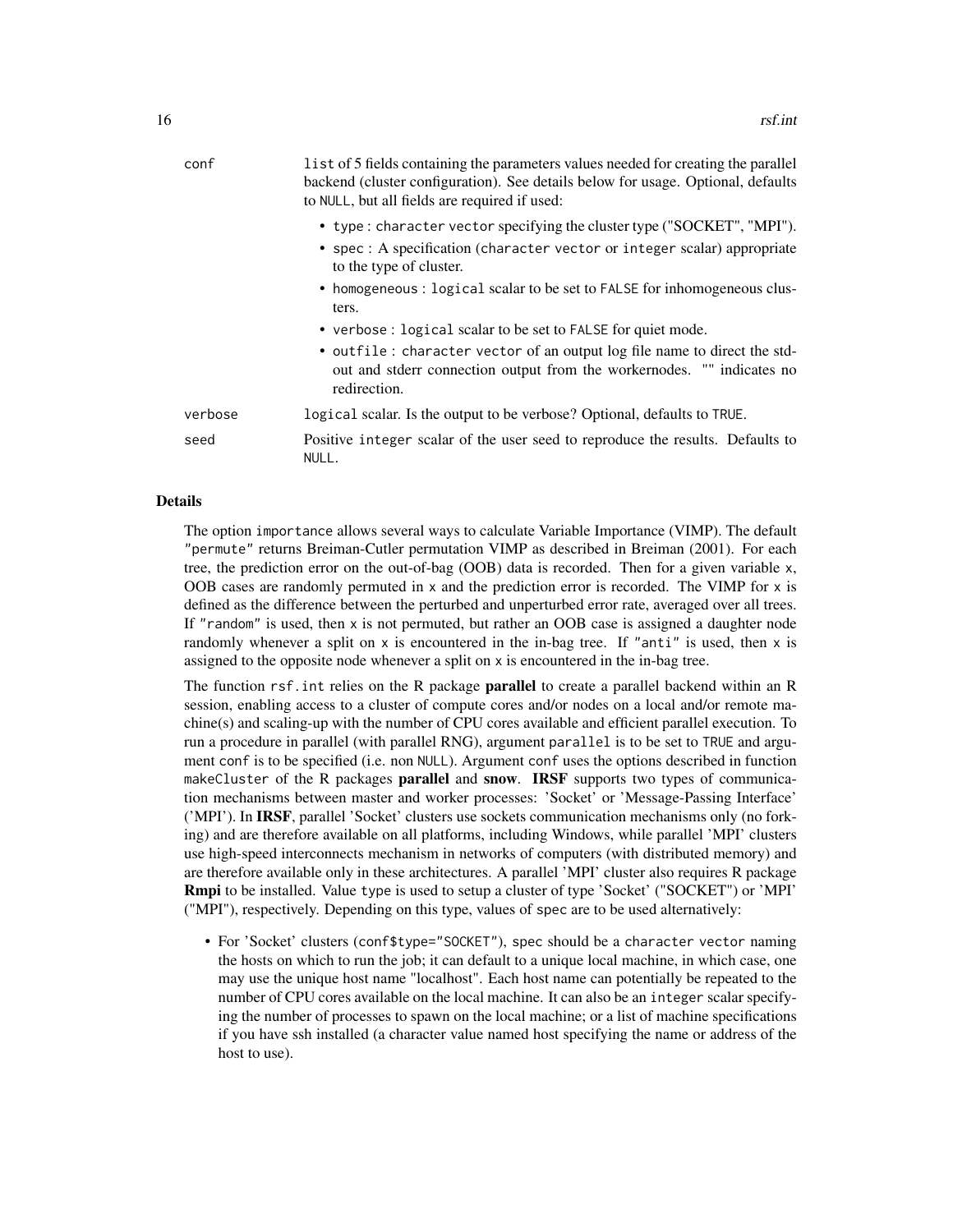#### rsf.int 17

• For 'MPI' clusters (conf\$type="MPI"), spec should be an integer scalar specifying the total number of processes to be spawned across the network of available nodes, counting the workernodes and masternode.

The actual creation of the cluster, its initialization, and closing are all done internally. For more details, see the reference manual of R package snow and examples below.

When random number generation is needed, the creation of separate streams of parallel RNG per node is done internally by distributing the stream states to the nodes. For more details, see the vignette of R package parallel. The use of a seed allows to reproduce the results within the same type of session: the same seed will reproduce the same results within a non-parallel session or within a parallel session, but it will not necessarily give the exact same results (up to sampling variability) between a non-parallelized and parallelized session due to the difference of management of the seed between the two (see parallel RNG and value of returned seed below).

#### Value

data. frame containing the following columns:

- "obs.mean" observed mean of covariates pairwise interaction statistics
- "obs.se" observed standard error of covariates pairwise interaction statistics
- "obs.LBCI" observed Lower Bound Confidence Interval of covariates pairwise interaction ranstatisticsks
- "obs.UBCI" observed Upper Bound Confidence Interval of covariates pairwise interaction statistics
- "noise.mean" observed mean of noise covariates statistics
- "noise.se" observed standard error of noise covariates pairwise interaction statistics
- "noise.LBCI" observed Lower Bound Confidence Interval of noise covariates pairwise interaction statistics
- "noise.UBCI" observed Upper Bound Confidence Interval of noise covariates pairwise interaction statistics
- "signif.1SE" calls of covariates pairwise interaction statistics significance using the 1SE rule
- "signif.CI" calls of covariates pairwise interaction statistics significance using the CI rule at ci% confidence level

#### Acknowledgments

This work made use of the High Performance Computing Resource in the Core Facility for Advanced Research Computing at Case Western Reserve University. We are thankful to Ms. Janet Schollenberger, Senior Project Coordinator, CAMACS, as well as Dr. Jeremy J. Martinson, Sudhir Penugonda, Shehnaz K. Hussain, Jay H. Bream, and Priya Duggal, for providing us the data related to the samples analyzed in the present study. Data in this manuscript were collected by the Multicenter AIDS Cohort Study (MACS) at (https://www.statepi.jhsph.edu/macs/macs.html) with centers at Baltimore, Chicago, Los Angeles, Pittsburgh, and the Data Coordinating Center: The Johns Hopkins University Bloomberg School of Public Health. The MACS is funded primarily by the National Institute of Allergy and Infectious Diseases (NIAID), with additional co-funding from the National Cancer Institute (NCI), the National Heart, Lung, and Blood Institute (NHLBI), and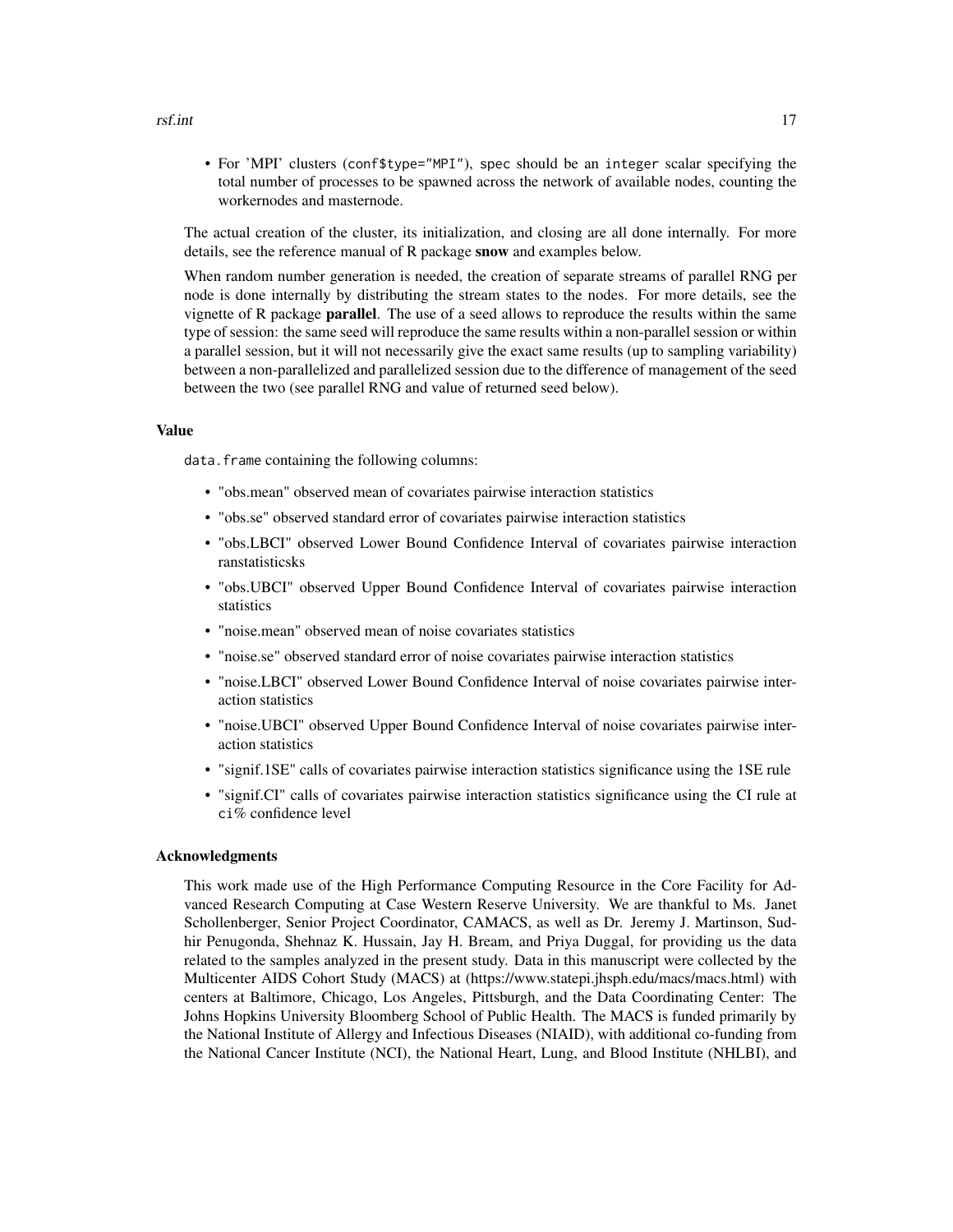the National Institute on Deafness and Communication Disorders (NIDCD). MACS data collection is also supported by Johns Hopkins University CTSA. This study was supported by two grants from the National Institute of Health: NIDCR P01DE019759 (Aaron Weinberg, Peter Zimmerman, Richard J. Jurevic, Mark Chance) and NCI R01CA163739 (Hemant Ishwaran). The work was also partly supported by the National Science Foundation grant DMS 1148991 (Hemant Ishwaran) and the Center for AIDS Research grant P30AI036219 (Mark Chance).

### Author(s)

Jean-Eudes Dazard <jean-eudes.dazard@case.edu>

Maintainer: Jean-Eudes Dazard <jean-eudes.dazard@case.edu>

#### References

- Dazard J-E., Ishwaran H., Mehlotra R.K., Weinberg A. and Zimmerman P.A. (2018). "*Ensemble Survival Tree Models to Reveal Pairwise Interactions of Variables with Time-to-Events Outcomes in Low-Dimensional Setting*" Statistical Applications in Genetics and Molecular Biology, 17(1):20170038.
- Ishwaran, H. and Kogalur, U.B. (2007). "*Random Survival Forests for R*". R News, 7(2):25- 31.
- Ishwaran, H. and Kogalur, U.B. (2013). "*Contributed R Package* randomForestSRC*: Random Forests for Survival, Regression and Classification (RF-SRC)*" CRAN.

#### See Also

• R package randomForestSRC

#### Examples

```
#===================================================
# Loading the library and its dependencies
#===================================================
library("IRSF")
## Not run:
    #===================================================
    # IRSF package news
    #===================================================
    IRSF.news()
    #================================================
    # MVR package citation
    #================================================
    citation("IRSF")
    #===================================================
    # Loading of the Synthetic and Real datasets
    # Use help for descriptions
    #===================================================
    data("MACS", package="IRSF")
```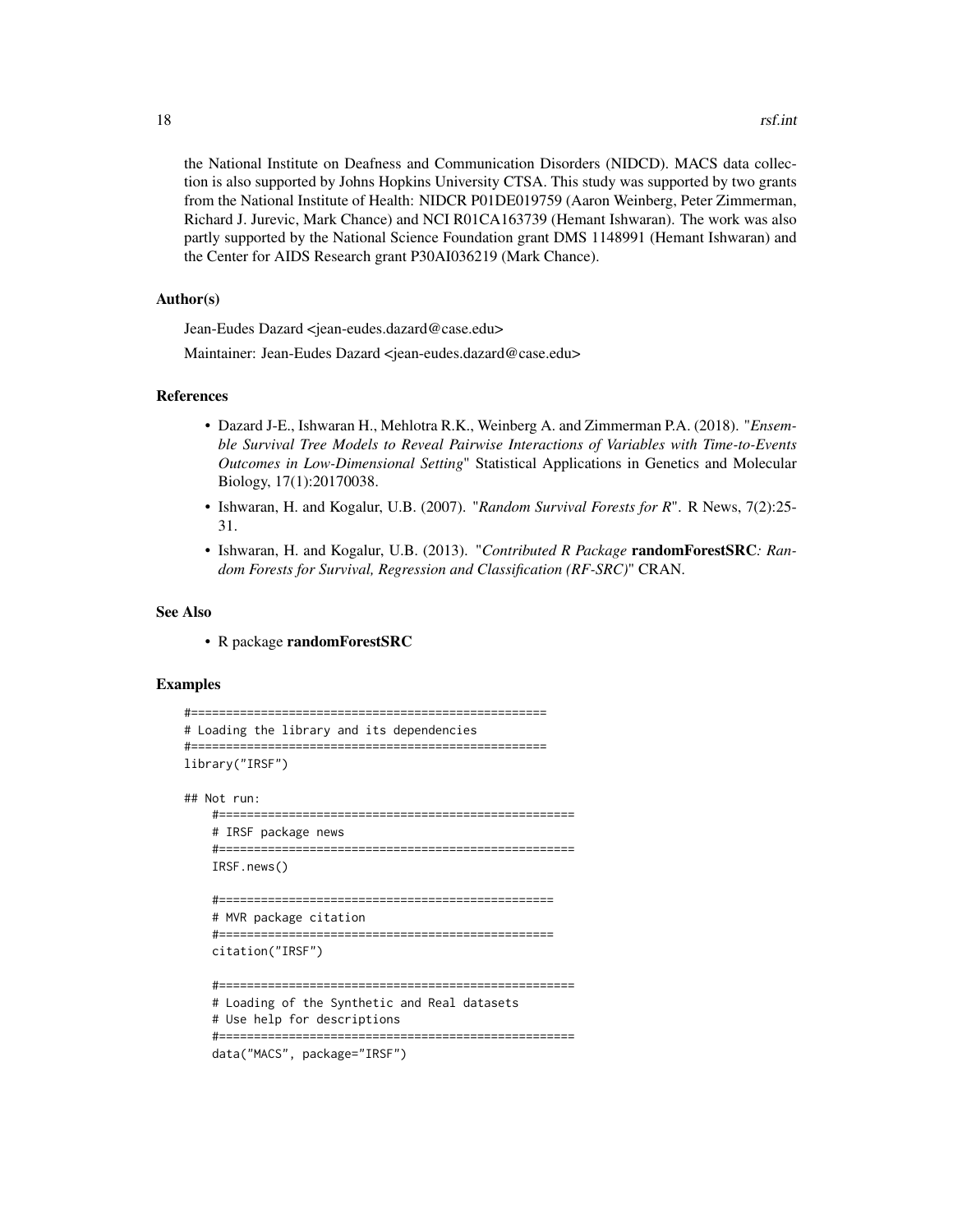rsf.int 19

?MACS

head(MACS)

```
#===================================================
# Synthetic dataset
# Continuous case:
# All variables xj, j in {1,...,p}, are iid
# from a multivariate uniform distribution
# with parmeters a=1, b=5, i.e. on [1, 5].
# rho = 0.50
# Regression model: X1 + X2 + X1X2
#===================================================
seed <- 1234567
set.seed(seed)
n <- 200
p \le -5x <- matrix(data=runif(n=n*p, min=1, max=5),
           nrow=n, ncol=p, byrow=FALSE,
           dimnames=list(1:n, paste("X", 1:p, sep="")))
beta \leq c (rep(1,2), rep(0,p-2), 1)
covar <- cbind(x, "X1X2"=x[,1]*x[,2])
eta <- covar %*% beta # regression function
seed <- 1234567
set.seed(seed)
lambda0 <- 1
lambda <- lambda0 * exp(eta - mean(eta)) # hazards function
tt <- rexp(n=n, rate=lambda) # true (uncensored) event times
tc <- runif(n=n, min=0, max=3.9) # true (censored) event times
stime <- pmin(tt, tc) # observed event times
status \leq 1 * (tt \leq tc) # observed event indicator
X <- data.frame(stime, status, x)
#===================================================
# Synthetic dataset
# Ranking of pairwise interactions between individual
# or noise variables by bivariate
# Interaction Minimal Depth of a Maximal Subtree (IMDMS)
# Serial mode
#===================================================
X.int.mdms <- rsf.int(X=X,
                     ntree=1000,
                     method="imdms",
                     splitrule="logrank",
                     importance="random",
                     B=1000,
                     ci=90,
                     parallel=FALSE,
                     conf=NULL,
                     verbose=FALSE,
                     seed=seed)
```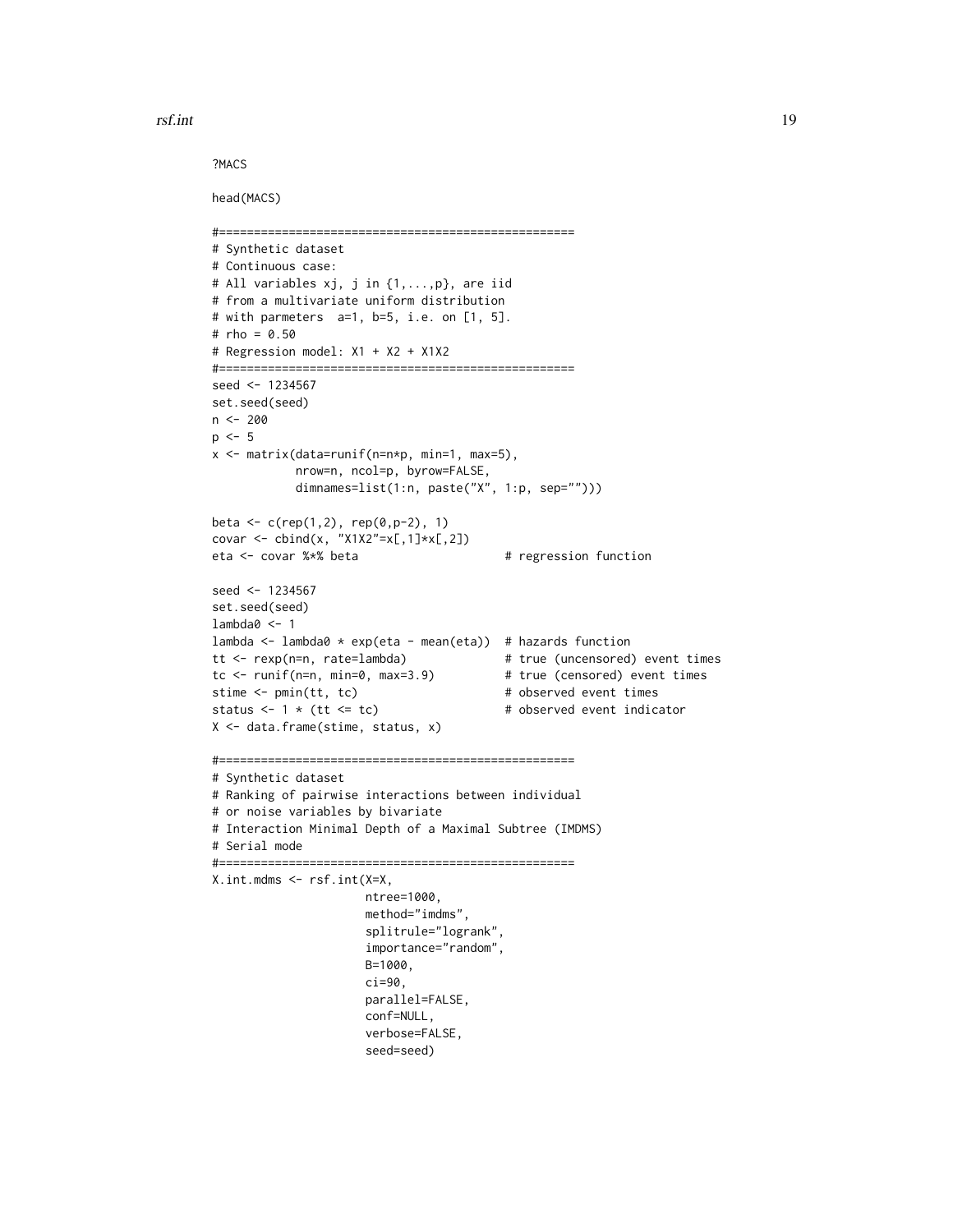```
#===================================================
# Examples of parallel backend parametrization
#===================================================
if (require("parallel")) {
   cat("'parallel' is attached correctly \n")
} else {
   stop("'parallel' must be attached first \n")
}
#===================================================
# Ex. #1 - Multicore PC
# Running WINDOWS
# SOCKET communication cluster
# Shared memory parallelization
#===================================================
cpus <- parallel::detectCores(logical = TRUE)
conf <- list("spec" = rep("localhost", cpus),
             "type" = "SOCKET",
             "home" = TRUE,"verbose" = TRUE,
             "outfile" = "")
#===================================================
# Ex. #2 - Master node + 3 Worker nodes cluster
# All nodes equipped with identical setups of multicores
# (8 core CPUs per machine for a total of 32)
# SOCKET communication cluster
# Distributed memory parallelization
#===================================================
masterhost <- Sys.getenv("HOSTNAME")
slavehosts <- c("compute-0-0", "compute-0-1", "compute-0-2")
nodes <- length(slavehosts) + 1
cpus \leftarrow 8conf <- list("spec" = c(rep(masterhost, cpus),
                        rep(slavehosts, cpus)),
             "type" = "SOCKET",
             "home" = TRUE.
             "verbose" = TRUE,
             "outfile" = "")#===================================================
# Ex. #3 - Enterprise Multinode Cluster w/ multicore/node
# Running LINUX with SLURM scheduler
# MPI communication cluster
# Distributed memory parallelization
# Below, variable 'cpus' is the total number of requested
# taks (threads/CPUs), which is specified from within a
# SLURM script.
#==================================================
if (require("Rmpi")) {
    print("Rmpi is loaded correctly \n")
} else {
    stop("Rmpi must be installed first to use MPI\n")
}
cpus <- as.numeric(Sys.getenv("SLURM_NTASKS"))
```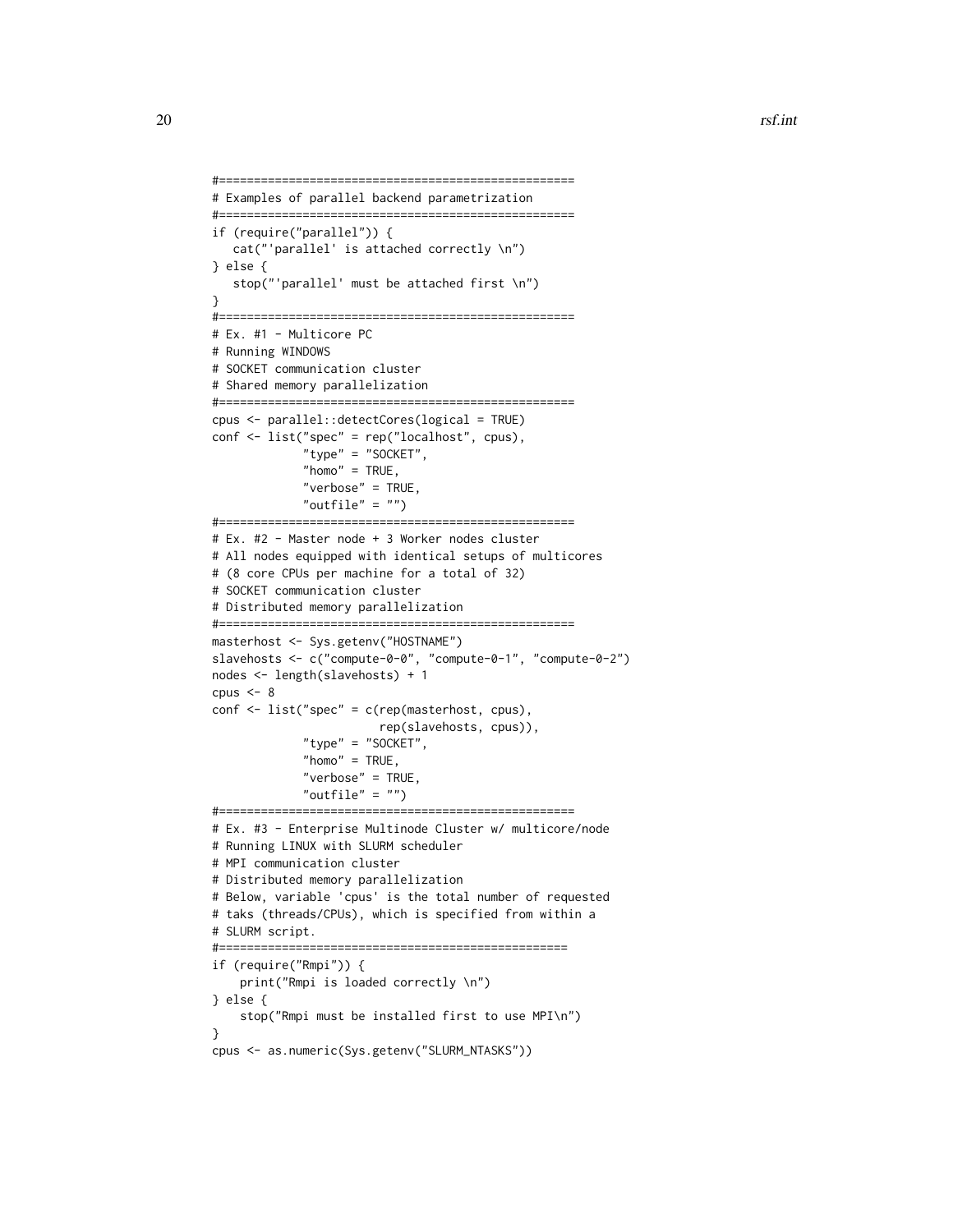```
conf \leftarrow list("spec" = cpus,"type" = "MPI",
                 "home" = TRUE,"verbose" = TRUE,
                 "outfile" = "")
    #===================================================
    # Real dataset
    #===================================================
    seed <- 1234567
    data("MACS", package="IRSF")
   X <- MACS[,c("TTX","EventX","Race","Group3",
                 "DEFB.CNV3","CCR2.SNP","CCR5.SNP2",
                 "CCR5.ORF","CXCL12.SNP2")]
    #===================================================
    # Real dataset
    # Ranking of pairwise interactions between individual
    # or noise variables by bivariate
    # Interaction Minimal Depth of a Maximal Subtree (IMDMS)
    # Entries [i][j] indicate the normalized minimal depth
    # of a variable [j] w.r.t. the maximal subtree for variable [i]
    # (normalized w.r.t. the size of [i]'s maximal subtree).
    #===================================================
   MACS.int.mdms <- rsf.int(X=X,
                             ntree=1000,
                             method="imdms",
                             splitrule="logrank",
                             importance="random",
                             B=1000,
                             ci=80,
                             parallel=TRUE,
                             conf=conf,
                             verbose=TRUE,
                             seed=seed)
## End(Not run)
```
rsf.int.signif *Subroutine of* rsf.int *function*

# Description

Subroutine for ranking of pairwise interactions between individual or noise variables by bivariate interaction Minimal Depth of a Maximal Subtree (IMDMS)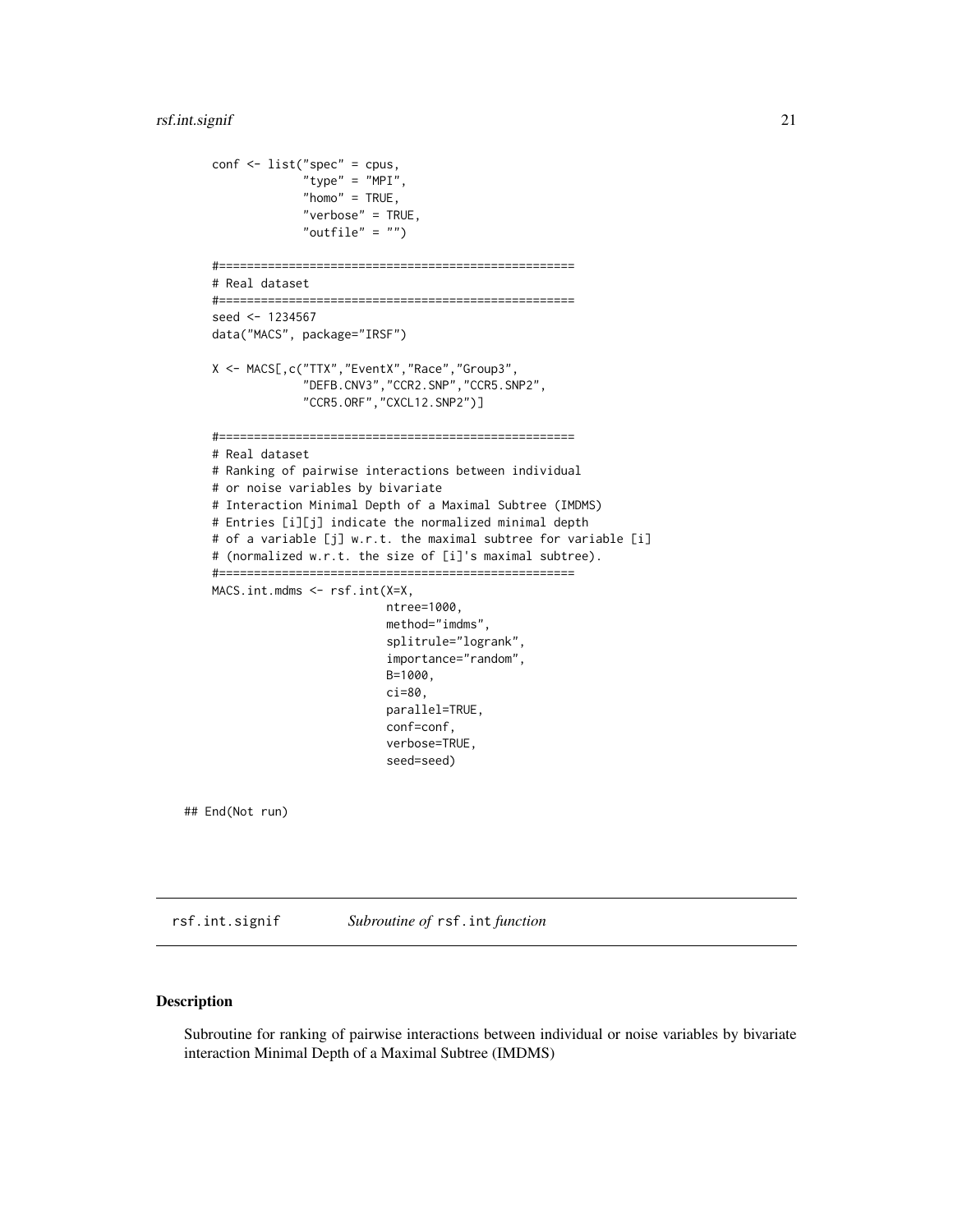#### <span id="page-21-0"></span>Acknowledgments

This work made use of the High Performance Computing Resource in the Core Facility for Advanced Research Computing at Case Western Reserve University. We are thankful to Ms. Janet Schollenberger, Senior Project Coordinator, CAMACS, as well as Dr. Jeremy J. Martinson, Sudhir Penugonda, Shehnaz K. Hussain, Jay H. Bream, and Priya Duggal, for providing us the data related to the samples analyzed in the present study. Data in this manuscript were collected by the Multicenter AIDS Cohort Study (MACS) at (https://www.statepi.jhsph.edu/macs/macs.html) with centers at Baltimore, Chicago, Los Angeles, Pittsburgh, and the Data Coordinating Center: The Johns Hopkins University Bloomberg School of Public Health. The MACS is funded primarily by the National Institute of Allergy and Infectious Diseases (NIAID), with additional co-funding from the National Cancer Institute (NCI), the National Heart, Lung, and Blood Institute (NHLBI), and the National Institute on Deafness and Communication Disorders (NIDCD). MACS data collection is also supported by Johns Hopkins University CTSA. This study was supported by two grants from the National Institute of Health: NIDCR P01DE019759 (Aaron Weinberg, Peter Zimmerman, Richard J. Jurevic, Mark Chance) and NCI R01CA163739 (Hemant Ishwaran). The work was also partly supported by the National Science Foundation grant DMS 1148991 (Hemant Ishwaran) and the Center for AIDS Research grant P30AI036219 (Mark Chance).

#### Author(s)

Jean-Eudes Dazard <jean-eudes.dazard@case.edu>

Maintainer: Jean-Eudes Dazard <jean-eudes.dazard@case.edu>

#### References

- Dazard J-E., Ishwaran H., Mehlotra R.K., Weinberg A. and Zimmerman P.A. (2018). "*Ensemble Survival Tree Models to Reveal Pairwise Interactions of Variables with Time-to-Events Outcomes in Low-Dimensional Setting*" Statistical Applications in Genetics and Molecular Biology, 17(1):20170038.
- Ishwaran, H. and Kogalur, U.B. (2007). "*Random Survival Forests for R*". R News, 7(2):25- 31.
- Ishwaran, H. and Kogalur, U.B. (2013). "*Contributed R Package* randomForestSRC*: Random Forests for Survival, Regression and Classification (RF-SRC)*" CRAN.

#### See Also

• R package randomForestSRC

rsf.main *Univariate Minimal Depth of a Maximal Subtree (MDMS)*

#### **Description**

Ranking of individual and noise variables main effects by univariate Minimal Depth of a Maximal Subtree (MDMS)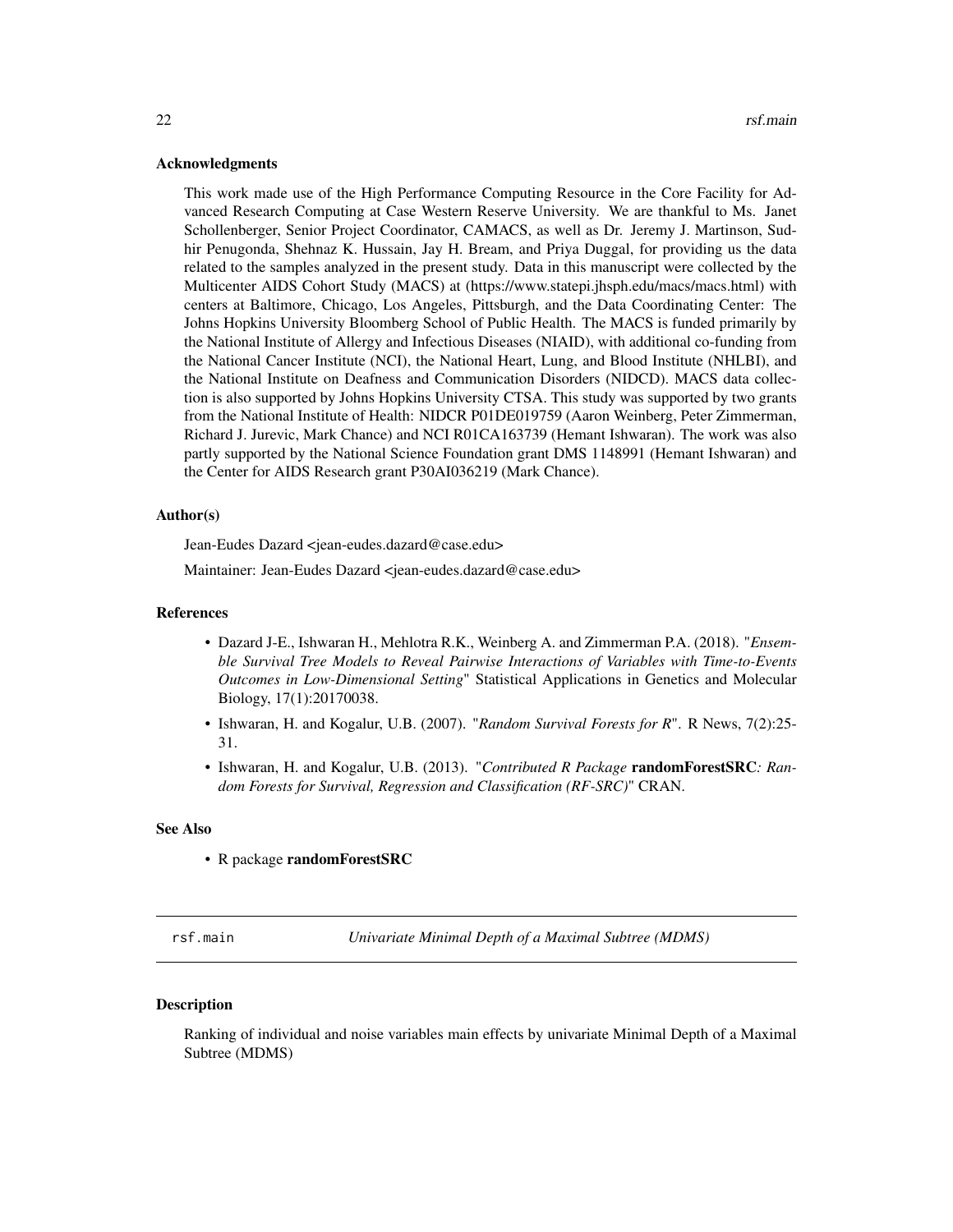#### rsf.main 23

# Usage

```
rsf.main(X,
        ntree = 1000,
        method = "mdms",splitrule = "logrank",
        importance = "random",
        B = 1000,ci = 90,parallel = FALSE,
        conf = NULL,verbose = TRUE,seed = NULL)
```
# Arguments

| X          | data. frame or numeric matrix of input covariates. Dataset X assumes that: -<br>all variables are in columns - the observed times to event and censoring vari-<br>ables are in the first two columns: "stime": numeric vector of observed times.<br>"status": numeric vector of observed status (censoring) indicator variable. -<br>each variable has a unique name, excluding the word "noise" |
|------------|--------------------------------------------------------------------------------------------------------------------------------------------------------------------------------------------------------------------------------------------------------------------------------------------------------------------------------------------------------------------------------------------------|
| ntree      | Number of trees in the forest. Defaults to 1000.                                                                                                                                                                                                                                                                                                                                                 |
| method     | Method for ranking of individual and noise variables. character string "mdms"<br>(default) that stands for Univariate Minimal Depth of a Maximal Subtree (MDMS).                                                                                                                                                                                                                                 |
| splitrule  | Splitting rule used to grow trees. For time-to-event analysis, use "logrank" (de-<br>fault), which implements log-rank splitting (Segal, 1988; Leblanc and Crowley,<br>1993).                                                                                                                                                                                                                    |
| importance | Method for computing variable importance. Defaults to Character string "random".<br>See details below.                                                                                                                                                                                                                                                                                           |
| B          | Postitive integer of the number of replications of the cross-validation proce-<br>dure. Defaults to 1000.                                                                                                                                                                                                                                                                                        |
| ci         | Confidence Interval for inferences of individual and noise variables. numeric<br>scalar between 50 and 100. Defaults to 90.                                                                                                                                                                                                                                                                      |
| parallel   | logical. Is parallel computing to be performed? Defaults to FALSE.                                                                                                                                                                                                                                                                                                                               |
| conf       | list of 5 fields containing the parameters values needed for creating the parallel<br>backend (cluster configuration). See details below for usage. Optional, defaults<br>to NULL, but all fields are required if used:                                                                                                                                                                          |
|            | • type: character vector specifying the cluster type ("SOCKET", "MPI").                                                                                                                                                                                                                                                                                                                          |
|            | • spec : A specification (character vector or integer scalar) appropriate<br>to the type of cluster.                                                                                                                                                                                                                                                                                             |
|            | • homogeneous : logical scalar to be set to FALSE for inhomogeneous clus-<br>ters.                                                                                                                                                                                                                                                                                                               |
|            | • verbose : logical scalar to be set to FALSE for quiet mode.                                                                                                                                                                                                                                                                                                                                    |
|            | • outfile: character vector of an output log file name to direct the std-<br>out and stderr connection output from the workernodes. "" indicates no<br>redirection.                                                                                                                                                                                                                              |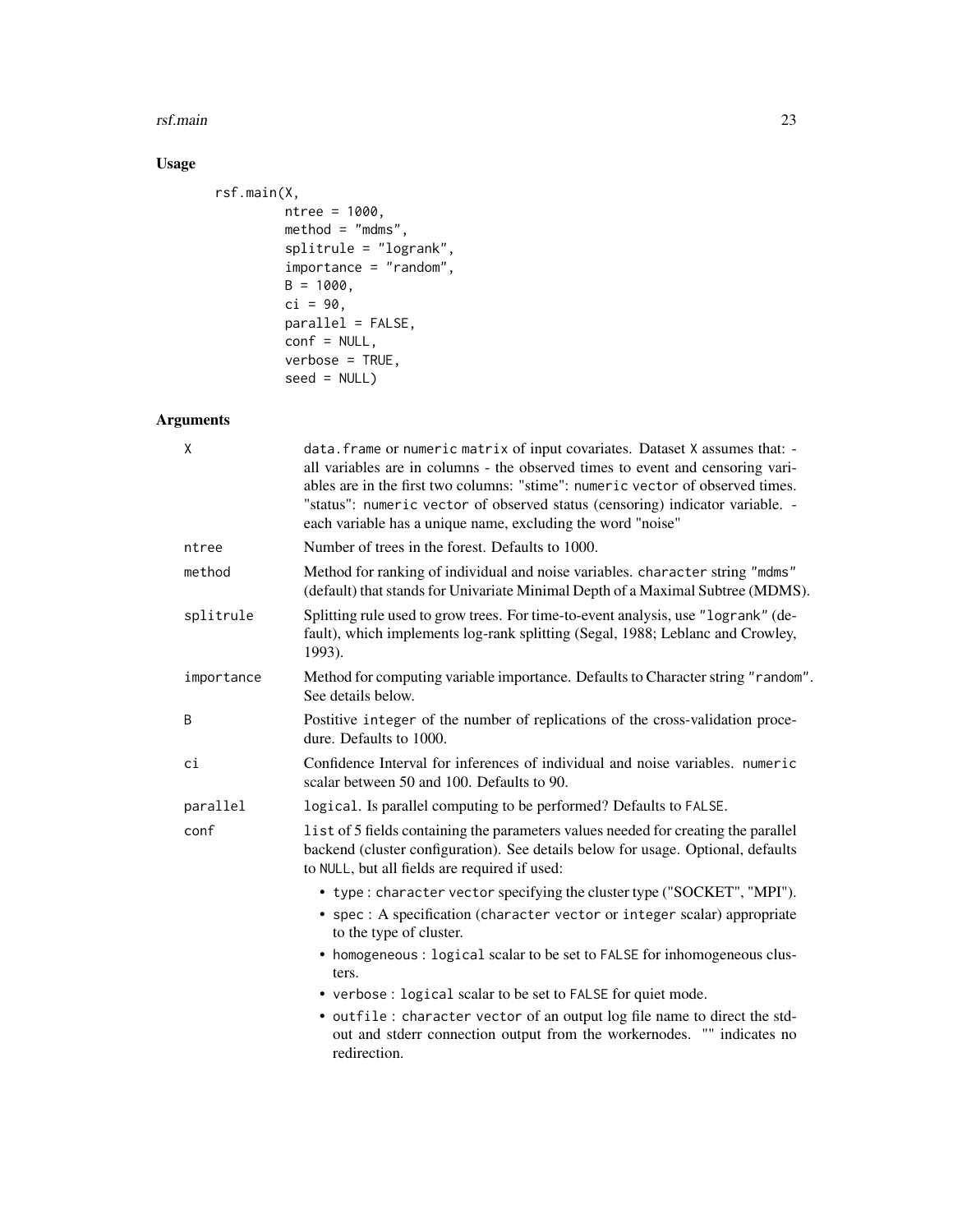24 rsf.main

| verbose | logical scalar. Is the output to be verbose? Optional, defaults to TRUE.                |
|---------|-----------------------------------------------------------------------------------------|
| seed    | Positive integer scalar of the user seed to reproduce the results. Defaults to<br>NULL. |

#### Details

The option importance allows several ways to calculate Variable Importance (VIMP). The default "permute" returns Breiman-Cutler permutation VIMP as described in Breiman (2001). For each tree, the prediction error on the out-of-bag (OOB) data is recorded. Then for a given variable x, OOB cases are randomly permuted in x and the prediction error is recorded. The VIMP for x is defined as the difference between the perturbed and unperturbed error rate, averaged over all trees. If "random" is used, then x is not permuted, but rather an OOB case is assigned a daughter node randomly whenever a split on  $x$  is encountered in the in-bag tree. If "anti" is used, then  $x$  is assigned to the opposite node whenever a split on x is encountered in the in-bag tree.

The function rsf.main relies on the R package **parallel** to create a parallel backend within an R session, enabling access to a clusterof compute cores and/or nodes on a local and/or remote machine(s) and scaling-up with the number of CPU cores available and efficient parallel execution. To run a procedure in parallel (with parallel RNG), argument parallel is to be set to TRUE and argument conf is to be specified (i.e. non NULL). Argument conf uses the options described in function makeCluster of the R packages **parallel** and **snow. IRSF** supports two types of communication mechanisms between master and worker processes: 'Socket' or 'Message-Passing Interface' ('MPI'). In IRSF, parallel 'Socket' clusters use sockets communication mechanisms only (no forking) and are therefore available on all platforms, including Windows, while parallel 'MPI' clusters use high-speed interconnects mechanism in networks of computers (with distributed memory) and are therefore available only in these architectures. A parallel 'MPI' cluster also requires R package Rmpi to be installed. Value type is used to setup a cluster of type 'Socket' ("SOCKET") or 'MPI' ("MPI"), respectively. Depending on this type, values of spec are to be used alternatively:

- For 'Socket' clusters (conf\$type="SOCKET"), spec should be a character vector naming the hosts on which to run the job; it can default to a unique local machine, in which case, one may use the unique host name "localhost". Each host name can potentially be repeated to the number of CPU cores available on the local machine. It can also be an integer scalar specifying the number of processes to spawn on the local machine; or a list of machine specifications if you have ssh installed (a character value named host specifying the name or address of the host to use).
- For 'MPI' clusters (conf\$type="MPI"), spec should be an integer scalar specifying the total number of processes to be spawned across the network of available nodes, counting the workernodes and masternode.

The actual creation of the cluster, its initialization, and closing are all done internally. For more details, see the reference manual of R package snow and examples below.

When random number generation is needed, the creation of separate streams of parallel RNG per node is done internally by distributing the stream states to the nodes. For more details, see the vignette of R package parallel. The use of a seed allows to reproduce the results within the same type of session: the same seed will reproduce the same results within a non-parallel session or within a parallel session, but it will not necessarily give the exact same results (up to sampling variability) between a non-parallelized and parallelized session due to the difference of management of the seed between the two (see parallel RNG and value of returned seed below).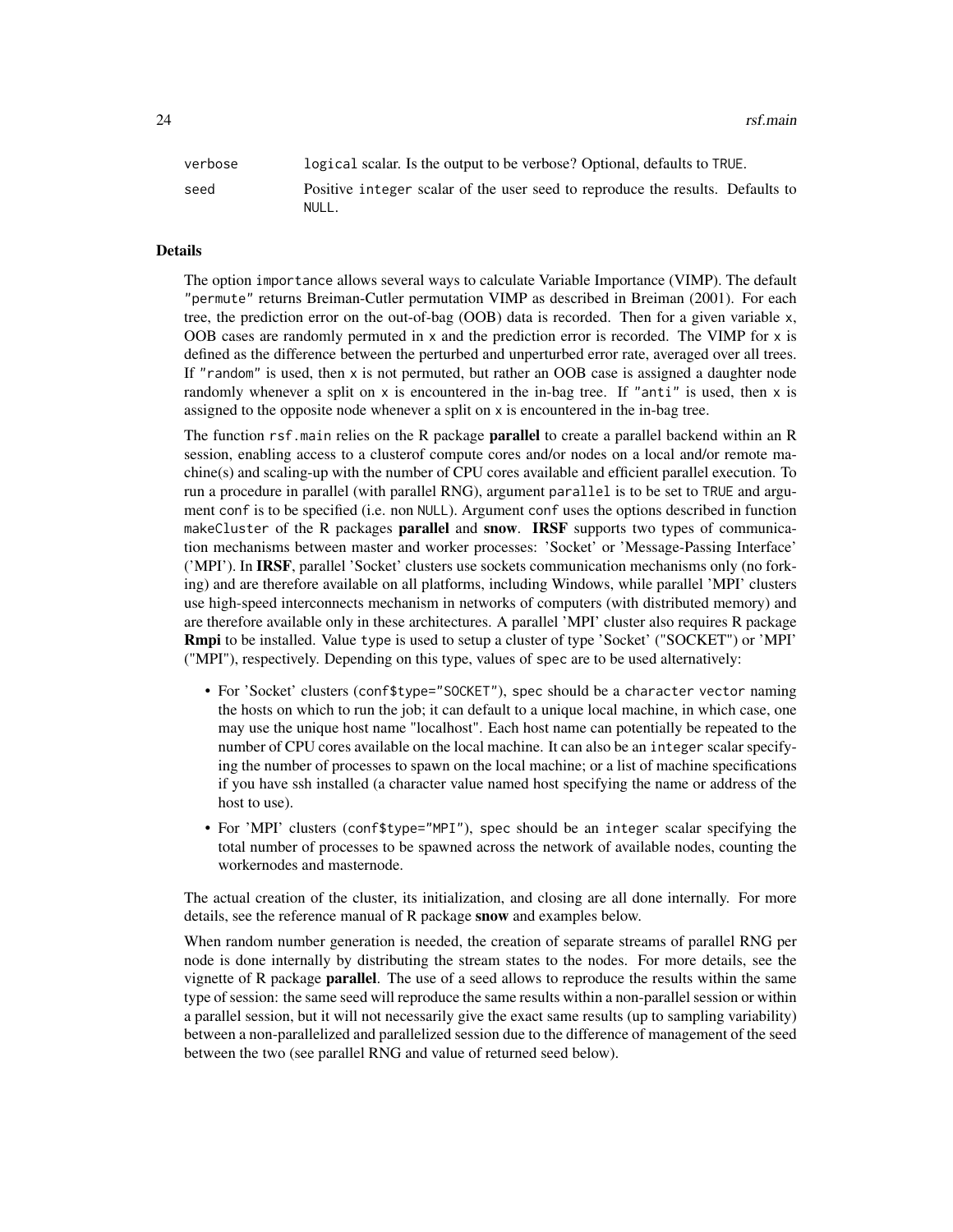#### rsf.main 25

#### Value

data. frame containing the following columns:

- "obs.mean" observed mean of covariates importances
- "obs.se" observed standard error of covariates importances
- "obs.LBCI" observed Lower Bound Confidence Interval of covariates importances
- "obs.UBCI" observed Upper Bound Confidence Interval of covariates importances
- "noise.mean" observed mean of noise covariates importances
- "noise.se" observed standard error of noise covariates ranks
- "noise.LBCI" observed Lower Bound Confidence Interval of noise covariates importances
- "noise.UBCI" observed Upper Bound Confidence Interval of noise covariates importances
- "signif.1SE" calls of covariates importances significance using the 1SE rule
- "signif.CI" calls of covariates importances significance using the CI rule at ci% confidence level

#### Acknowledgments

This work made use of the High Performance Computing Resource in the Core Facility for Advanced Research Computing at Case Western Reserve University. We are thankful to Ms. Janet Schollenberger, Senior Project Coordinator, CAMACS, as well as Dr. Jeremy J. Martinson, Sudhir Penugonda, Shehnaz K. Hussain, Jay H. Bream, and Priya Duggal, for providing us the data related to the samples analyzed in the present study. Data in this manuscript were collected by the Multicenter AIDS Cohort Study (MACS) at (https://www.statepi.jhsph.edu/macs/macs.html) with centers at Baltimore, Chicago, Los Angeles, Pittsburgh, and the Data Coordinating Center: The Johns Hopkins University Bloomberg School of Public Health. The MACS is funded primarily by the National Institute of Allergy and Infectious Diseases (NIAID), with additional co-funding from the National Cancer Institute (NCI), the National Heart, Lung, and Blood Institute (NHLBI), and the National Institute on Deafness and Communication Disorders (NIDCD). MACS data collection is also supported by Johns Hopkins University CTSA. This study was supported by two grants from the National Institute of Health: NIDCR P01DE019759 (Aaron Weinberg, Peter Zimmerman, Richard J. Jurevic, Mark Chance) and NCI R01CA163739 (Hemant Ishwaran). The work was also partly supported by the National Science Foundation grant DMS 1148991 (Hemant Ishwaran) and the Center for AIDS Research grant P30AI036219 (Mark Chance).

#### Author(s)

Jean-Eudes Dazard <jean-eudes.dazard@case.edu>

Maintainer: Jean-Eudes Dazard <jean-eudes.dazard@case.edu>

#### References

• Dazard J-E., Ishwaran H., Mehlotra R.K., Weinberg A. and Zimmerman P.A. (2018). "*Ensemble Survival Tree Models to Reveal Pairwise Interactions of Variables with Time-to-Events Outcomes in Low-Dimensional Setting*" Statistical Applications in Genetics and Molecular Biology, 17(1):20170038.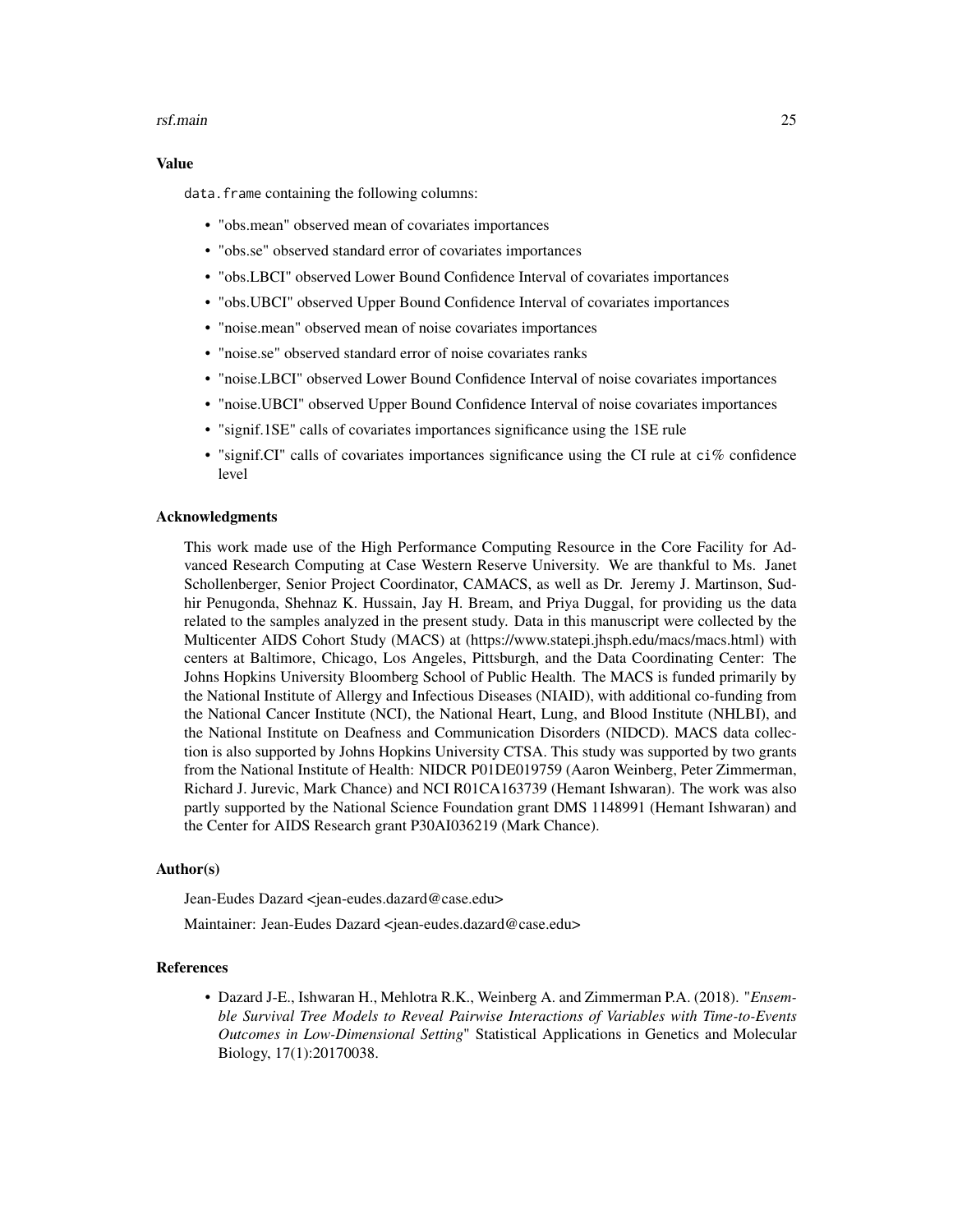- Ishwaran, H. and Kogalur, U.B. (2007). "*Random Survival Forests for R*". R News, 7(2):25- 31.
- Ishwaran, H. and Kogalur, U.B. (2013). "*Contributed R Package* randomForestSRC*: Random Forests for Survival, Regression and Classification (RF-SRC)*" CRAN.

#### See Also

• R package randomForestSRC

# Examples

```
#===================================================
# Loading the library and its dependencies
#===================================================
library("IRSF")
## Not run:
   #===================================================
   # IRSF package news
    #===================================================
   IRSF.news()
    #================================================
    # MVR package citation
    #================================================
   citation("IRSF")
    #===================================================
    # Loading of the Synthetic and Real datasets
    # Use help for descriptions
    #===================================================
    data("MACS", package="IRSF")
    ?MACS
   head(MACS)
    #===================================================
    # Synthetic dataset
   # Continuous case:
   # All variables xj, j in {1,...,p}, are iid
    # from a multivariate uniform distribution
   # with parmeters a=1, b=5, i.e. on [1, 5].
    # rho = 0.50
    # Regression model: X1 + X2 + X1X2
    #===================================================
   seed <- 1234567
   set.seed(seed)
   n <- 200
   p \le -5x <- matrix(data=runif(n=n*p, min=1, max=5),
                nrow=n, ncol=p, byrow=FALSE,
                dimnames=list(1:n, paste("X", 1:p, sep="")))
```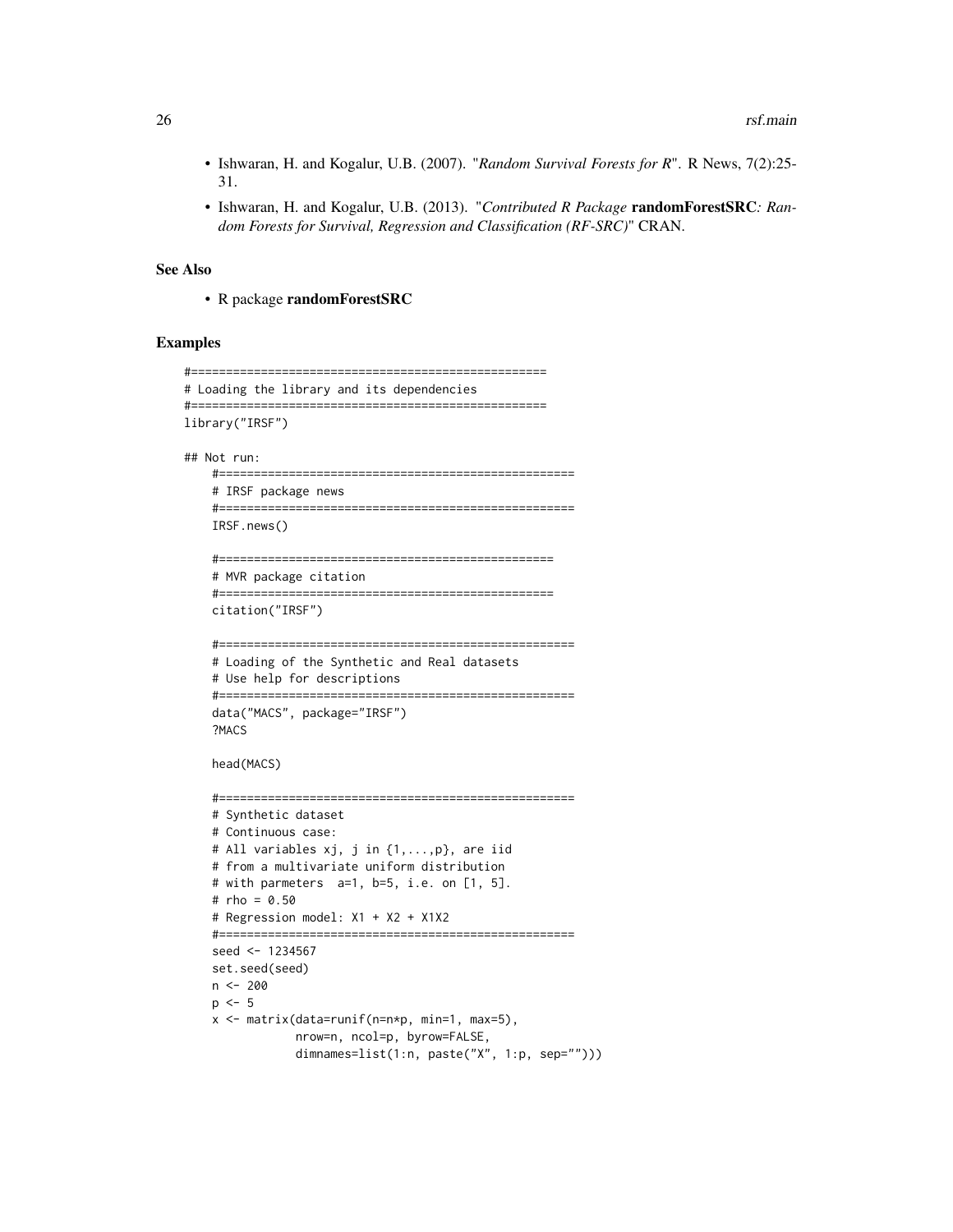```
beta <- c(rep(1,2), rep(0,p-2), 1)covar <- cbind(x, "X1X2"=x[,1]*x[,2])
eta <- covar %*% beta # regression function
seed <- 1234567
set.seed(seed)
lambda0 <- 1
lambda \leq lambda0 * exp(eta - mean(eta)) # hazards function
tt <- rexp(n=n, rate=lambda) # true (uncensored) event times
tc <- runif(n=n, min=0, max=3.9) # true (censored) event times
stime <- pmin(tt, tc) \qquad # observed event times
status \leq -1 * (tt \leq - tc) \qquad # observed event indicator
X <- data.frame(stime, status, x)
#===================================================
# Synthetic dataset
# Ranking of individual and noise variables by univariate
# Minimal Depth of a Maximal Subtree (MDMS)
# Serial mode
#===================================================
X.main.mdms <- rsf.main(X=X,
                       ntree=1000,
                       method="mdms",
                       splitrule="logrank",
                       importance="random",
                       B=1000,
                       ci=90,
                       parallel=FALSE,
                       conf=NULL,
                       verbose=TRUE,
                       seed=seed)
#===================================================
# Examples of parallel backend parametrization
#===================================================
if (require("parallel")) {
   cat("'parallel' is attached correctly \n")
} else {
   stop("'parallel' must be attached first \n")
}
#===================================================
# Ex. #1 - Multicore PC
# Running WINDOWS
# SOCKET communication cluster
# Shared memory parallelization
#===================================================
cpus <- parallel::detectCores(logical = TRUE)
conf <- list("spec" = rep("localhost", cpus),
             "type" = "SOCKET",
            "home" = TRUE,"verbose" = TRUE,
             "outfile" = "")
```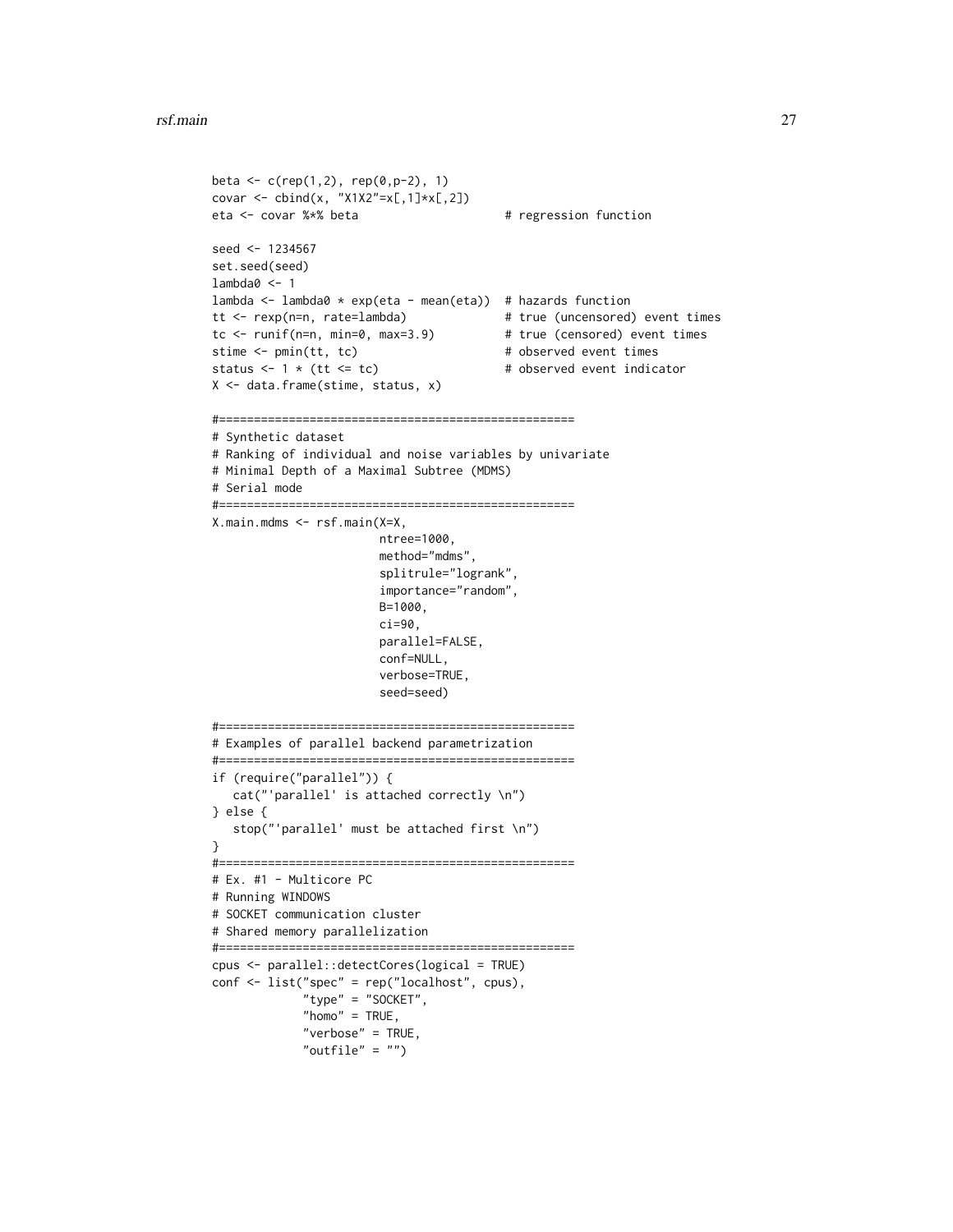```
#===================================================
# Ex. #2 - Master node + 3 Worker nodes cluster
# All nodes equipped with identical setups of multicores
# (8 core CPUs per machine for a total of 32)
# SOCKET communication cluster
# Distributed memory parallelization
#===================================================
masterhost <- Sys.getenv("HOSTNAME")
slavehosts <- c("compute-0-0", "compute-0-1", "compute-0-2")
nodes <- length(slavehosts) + 1
cpus <-8conf <- list("spec" = c(rep(masterhost, cpus),
                        rep(slavehosts, cpus)),
             "type" = "SOCKET",
             "home" = TRUE,"verbose" = TRUE,
             "outfile" = "")
#===================================================
# Ex. #3 - Enterprise Multinode Cluster w/ multicore/node
# Running LINUX with SLURM scheduler
# MPI communication cluster
# Distributed memory parallelization
# Below, variable 'cpus' is the total number of requested
# taks (threads/CPUs), which is specified from within a
# SLURM script.
#==================================================
if (require("Rmpi")) {
    print("Rmpi is loaded correctly \n")
} else {
    stop("Rmpi must be installed first to use MPI\n")
}
cpus <- as.numeric(Sys.getenv("SLURM_NTASKS"))
conf <- list("spec" = cpus,
             "type" = "MPI",
             "home" = TRUE,"verbose" = TRUE,
             "outfile" = "")#===================================================
# Real dataset
#===================================================
seed <- 1234567
data("MACS", package="IRSF")
X <- MACS[,c("TTX","EventX","Race","Group3",
             "DEFB.CNV3","CCR2.SNP","CCR5.SNP2",
             "CCR5.ORF","CXCL12.SNP2")]
#===================================================
# Real dataset
# Ranking of individual and noise variables by univariate
# Minimal Depth of a Maximal Subtree (MDMS)
```

```
# Parallel mode
```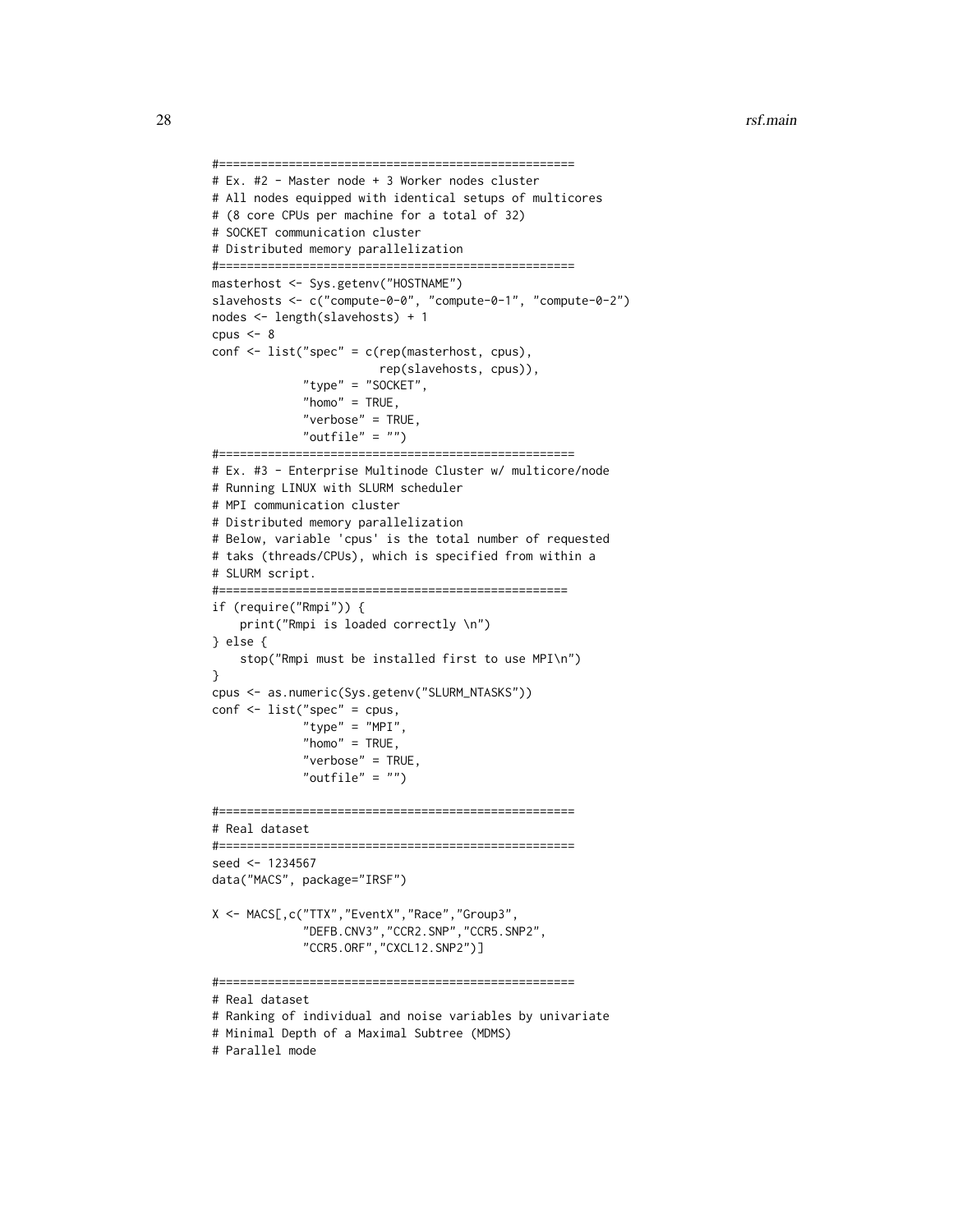#### <span id="page-28-0"></span>rsf.main.signif 29

```
#===================================================
MACS.main.mdms <- rsf.main(X=X,
                               ntree=1000,
                               method="mdms",
                                splitrule="logrank",
                                importance="random",
                               B=1000,
                               ci=80,
                               parallel=TRUE,
                               conf=conf,
                                verbose=TRUE,
                                seed=seed)
```
## End(Not run)

rsf.main.signif *Subroutine of* rsf.main *function*

#### Description

Subroutine for ranking of individual and noise variables main effects by univariate Minimal Depth of a Maximal Subtree (MDMS)

#### Acknowledgments

This work made use of the High Performance Computing Resource in the Core Facility for Advanced Research Computing at Case Western Reserve University. We are thankful to Ms. Janet Schollenberger, Senior Project Coordinator, CAMACS, as well as Dr. Jeremy J. Martinson, Sudhir Penugonda, Shehnaz K. Hussain, Jay H. Bream, and Priya Duggal, for providing us the data related to the samples analyzed in the present study. Data in this manuscript were collected by the Multicenter AIDS Cohort Study (MACS) at (https://www.statepi.jhsph.edu/macs/macs.html) with centers at Baltimore, Chicago, Los Angeles, Pittsburgh, and the Data Coordinating Center: The Johns Hopkins University Bloomberg School of Public Health. The MACS is funded primarily by the National Institute of Allergy and Infectious Diseases (NIAID), with additional co-funding from the National Cancer Institute (NCI), the National Heart, Lung, and Blood Institute (NHLBI), and the National Institute on Deafness and Communication Disorders (NIDCD). MACS data collection is also supported by Johns Hopkins University CTSA. This study was supported by two grants from the National Institute of Health: NIDCR P01DE019759 (Aaron Weinberg, Peter Zimmerman, Richard J. Jurevic, Mark Chance) and NCI R01CA163739 (Hemant Ishwaran). The work was also partly supported by the National Science Foundation grant DMS 1148991 (Hemant Ishwaran) and the Center for AIDS Research grant P30AI036219 (Mark Chance).

#### Author(s)

Jean-Eudes Dazard <jean-eudes.dazard@case.edu>

Maintainer: Jean-Eudes Dazard <jean-eudes.dazard@case.edu>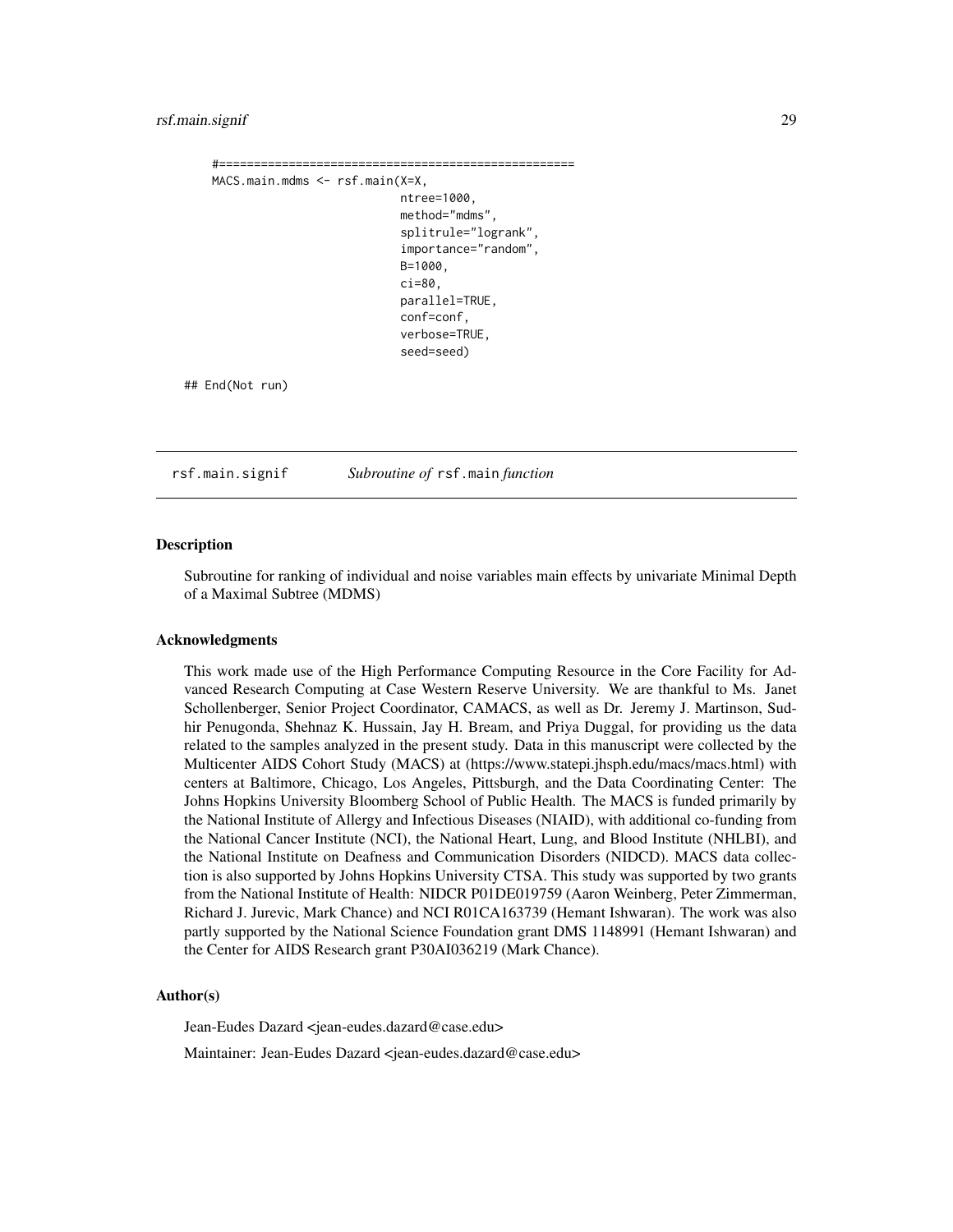# References

- Dazard J-E., Ishwaran H., Mehlotra R.K., Weinberg A. and Zimmerman P.A. (2018). "*Ensemble Survival Tree Models to Reveal Pairwise Interactions of Variables with Time-to-Events Outcomes in Low-Dimensional Setting*" Statistical Applications in Genetics and Molecular Biology, 17(1):20170038.
- Ishwaran, H. and Kogalur, U.B. (2007). "*Random Survival Forests for R*". R News, 7(2):25- 31.
- Ishwaran, H. and Kogalur, U.B. (2013). "*Contributed R Package* randomForestSRC*: Random Forests for Survival, Regression and Classification (RF-SRC)*" CRAN.

# See Also

• R package randomForestSRC